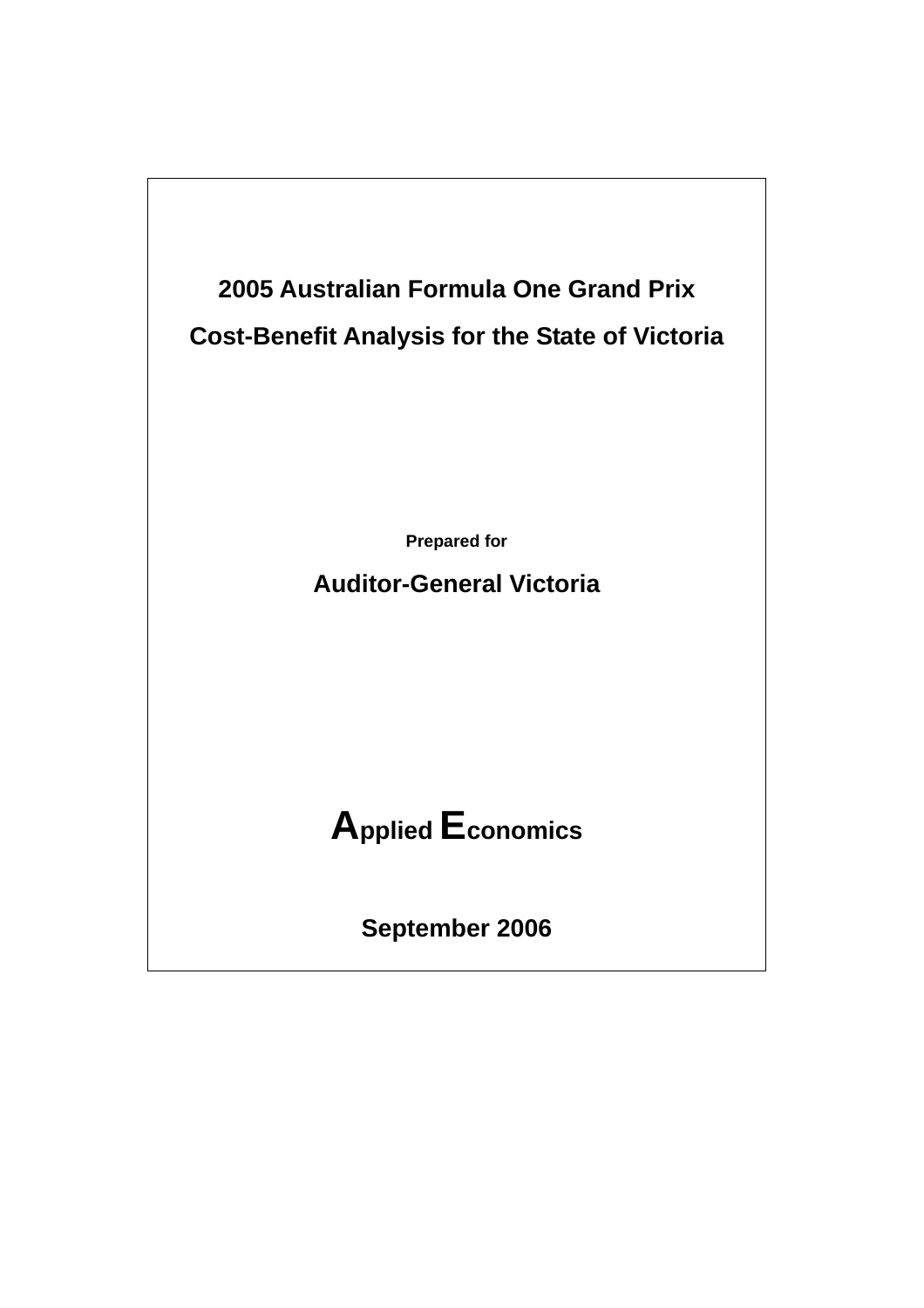# **Contents**

#### Summary

- 1 Introduction
- 2 The Cost-Benefit Method and the Grand Prix
- 2.1 Welfare, Efficiency and Distributional Effects
- 2.2 Estimating Costs of the 2005 Grand Prix
- 2.3 Estimating Benefits of the 2005 Grand Prix
- 2.4 Aggregation of Costs and Benefits
- 2.5 Interpreting the Results
- 3 Costs of the 2005 Grand Prix
- 3.1 AGPC Construction and Operating Costs
- 3.2 Other Government Costs
- 3.3 Community Costs: Land, Transport and Noise
- 4 Benefits of the 2005 Grand Prix
- 4.1 Numbers of GP Spectators and State Visitors
- 4.2 Visitor and Sponsor Payments to AGPC
- 4.3 Victorian Consumer Surpluses
- 4.4 Benefit to Victorian Businesses
- 4.5 Other Benefits to Victorians
- 5 Overall Cost-Benefit Result for 2005
- 5.1 Cost-Benefit Outcome for Victoria
- 5.2 Sensitivity Analysis
- 5.3 Distributional Analysis
- 6 Concluding Observations
- 6.1 Cost-Benefit Analysis of the Grand Prix in the Long Run
- 6.2 Cost-Benefit and Gross State Product Analyses
- 6.3 Cost-Benefit Analysis for Australia

#### Glossary of Terms

References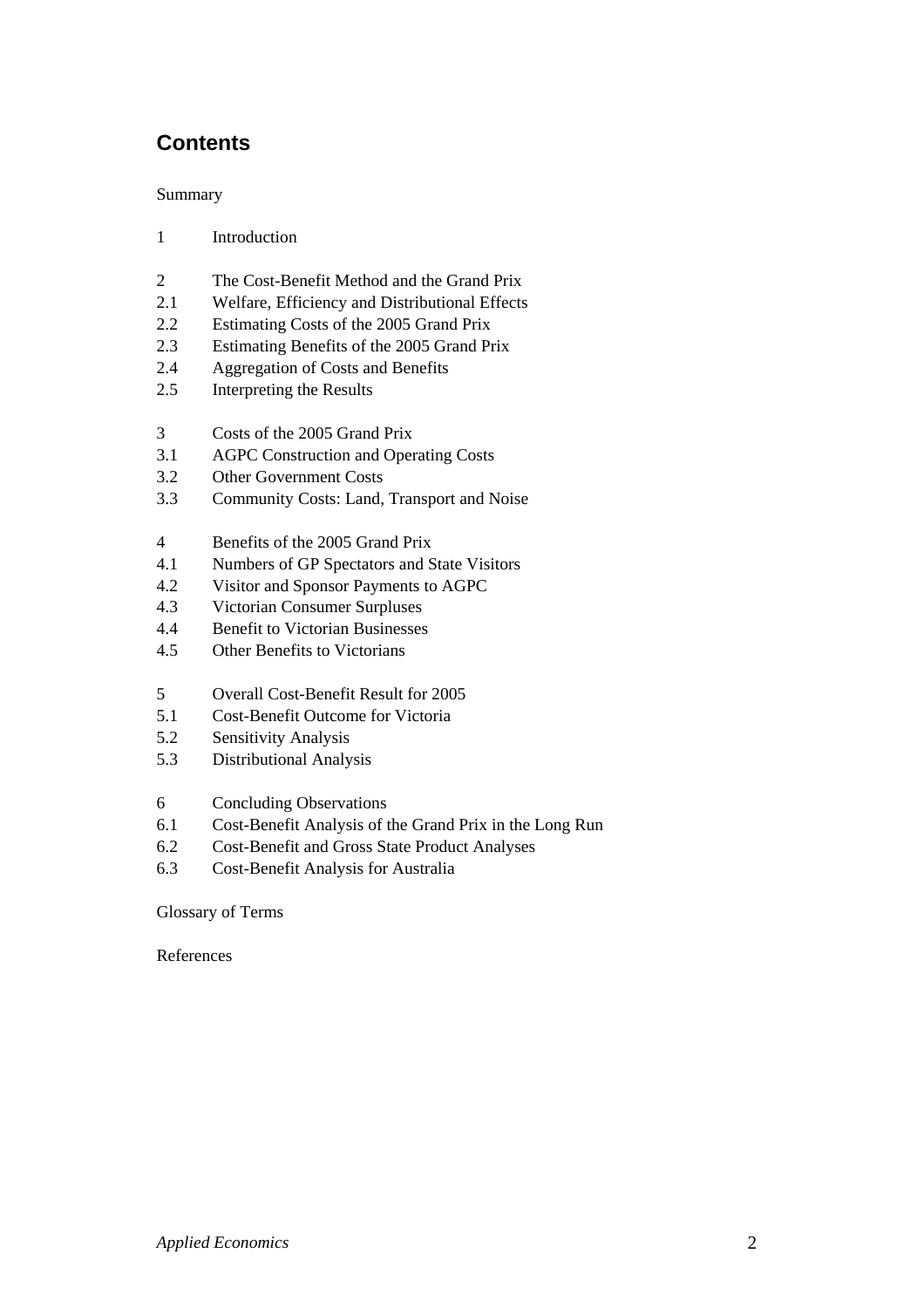# **Summary**

This report provides a cost-benefit analysis of the holding of the Australian Formula One Grand Prix in Melbourne in 2005. Before presenting the results, some preliminary observations should be made.

First this study provides estimates of the costs and benefits of the Grand Prix event to Victoria. There is a brief discussion in section 6.3 of how this might differ from a costbenefit analysis for Australia.

Second, the report presents an analysis of the costs and benefits of the holding of the event in one year (2005). As discussed in section 6.1, this evaluation differs in a few minor from an evaluation of the decision to start the event in Melbourne in 1996 or of a decision to commit to further Grand Prix events from 2011.

Third, the analysis is an evaluation of the whole event, including various entertainments and race practices and culminating in the Formula One Grand Prix itself, ran over four days from 3 to 6 March.

Fourth, the analysis is based on available data. We reviewed the reliability of these data but collection of new data was outside the scope of the exercise.

Fifth, although some estimates are subject to a significant variance around the estimated mean, costs and benefits are estimated for all significant variables. Providing the assumptions are transparent, a comprehensive and inclusive study shows the key issues better than a study that excludes significant variables.

The results estimated above for the 2005 Grand Prix are summarized in the summary table below (also Table 6 in the report).

The estimated costs of the event totaled \$71.7 million. The expenses incurred by the Australian Grand Prix Corporation (\$70.1 million) to construct and run the event constitute nearly 98 per cent of the costs.

The study also provides indicative estimates of the costs of loss of park use and amenity, transport congestion and noise based on available data. These amount to an estimated \$1.4 million and are significant locally, but are only 2.0 per cent of total estimated cost.

The estimated benefits totaled \$67.9 million. Payments to the Australian Grand Prix Corporation represented 77.2 per cent of the total.

Estimated benefits (net surpluses) to Victorian firms and labour represent 14.3 per cent of the benefits.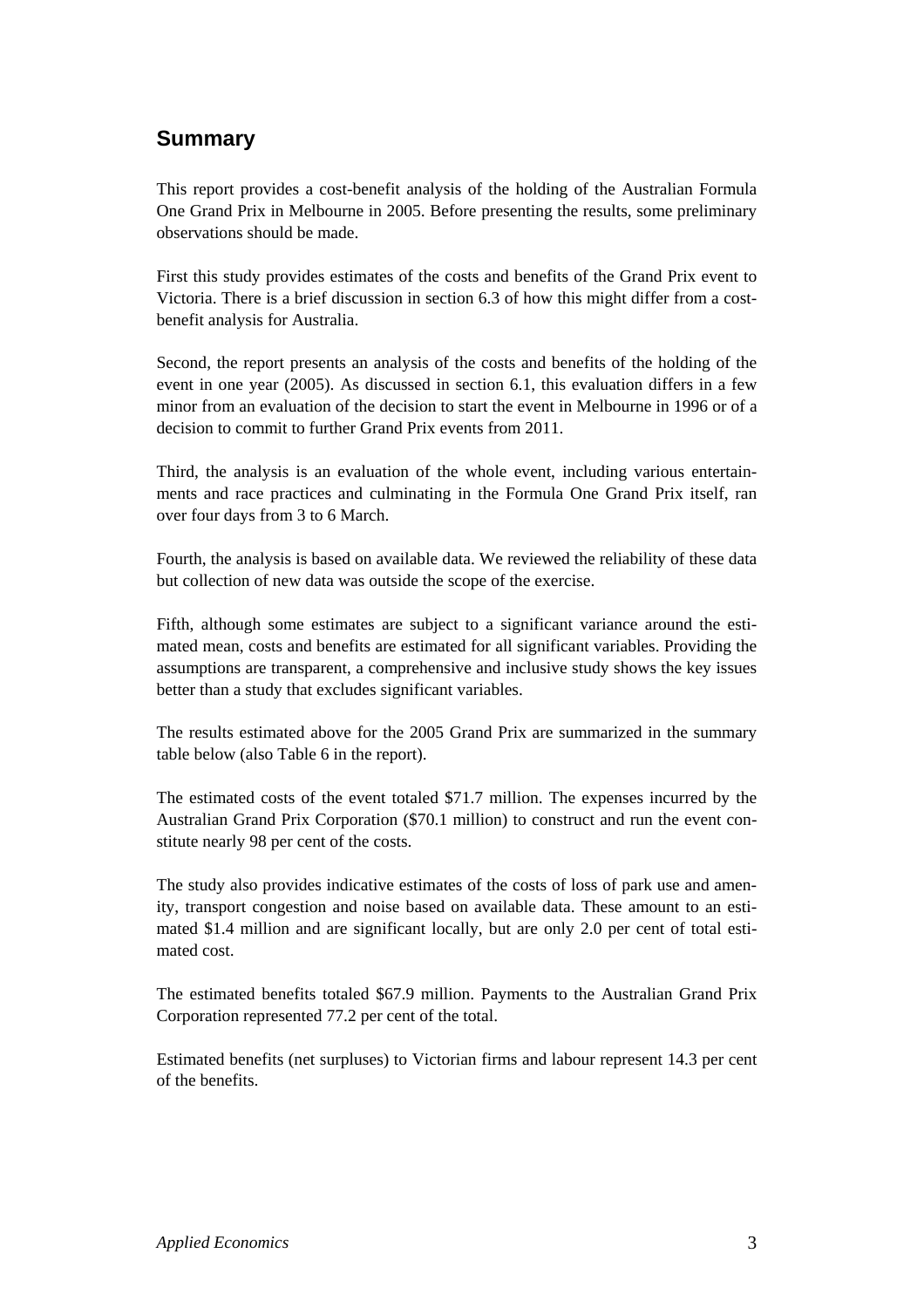Estimated consumer surpluses (for Victorians) make up the rest of the benefits. These surpluses include the estimated surpluses of Victorians attending the event and surpluses of Victorians gaining pleasure from watching the event in the streets or at home.

Accordingly the estimated net social benefit is -\$3.8 million and the benefit-cost ratio is 0.95. These results imply that the estimated costs exceed the benefits to Victoria by 5 per cent.

Because the major costs and benefits are known and accurate, the overall result is quite robust. The major possible variances arise with the smaller estimates of costs and benefits and changes to these values would not change the results significantly.

The main uncertain benefits are profits to Victorian firms and surpluses to Victorian labour. The report attributes \$9.4 million benefits to these two groups compared with estimated generated expenditure in Victorian of \$55 million. Bearing in mind the import content of goods, the other costs of providing extra goods and Commonwealth taxes, in the view of the report, an upper limit of the business benefits to Victoria would be 25 per cent of generated expenditure which would be \$13.75 million. If this were achieved, the costs and benefits of the Grand Prix would be approximately equal.

Finally, the report does not estimate any non-use value of the event. This is a value that Victorians might place on having the event in Victoria over and above any benefits that are actually experienced including such benefits as watching the event on home television (for which a value is imputed). A non-use value may arise from a sense of civic pride or an enjoyment of the festivity in the environment created by the event.

| <b>Costs and Benefits for Victoria</b><br><b>Summary Table</b> |        |
|----------------------------------------------------------------|--------|
| <b>Costs and Benefits</b>                                      | \$m    |
| Costs                                                          |        |
| GP construction and operation costs <sup>a</sup>               | 70.1   |
| Other GP-related government costs                              | 0.2    |
| Loss of park uses and amenity                                  | 0.5    |
| Transport congestion                                           | 0.5    |
| Noise costs                                                    | 0.4    |
| Total quantified costs                                         | 71.7   |
| <b>Benefits</b>                                                |        |
| Visitor payments to AGPC                                       | 41.5   |
| Sponsor payments to AGPC                                       | 10.9   |
| Victorian visitor consumer surpluses                           | 3.8    |
| Net profit to Victorian businesses during GP                   | 8.3    |
| Net profit to Victorian businesses after GP <sup>b</sup>       | 0.3    |
| Generated labour surpluses                                     | 1.1    |
| Other consumer benefits of Victorians                          | 2.0    |
| Total quantified benefits                                      | 67.9   |
| Net Benefit                                                    | $-3.8$ |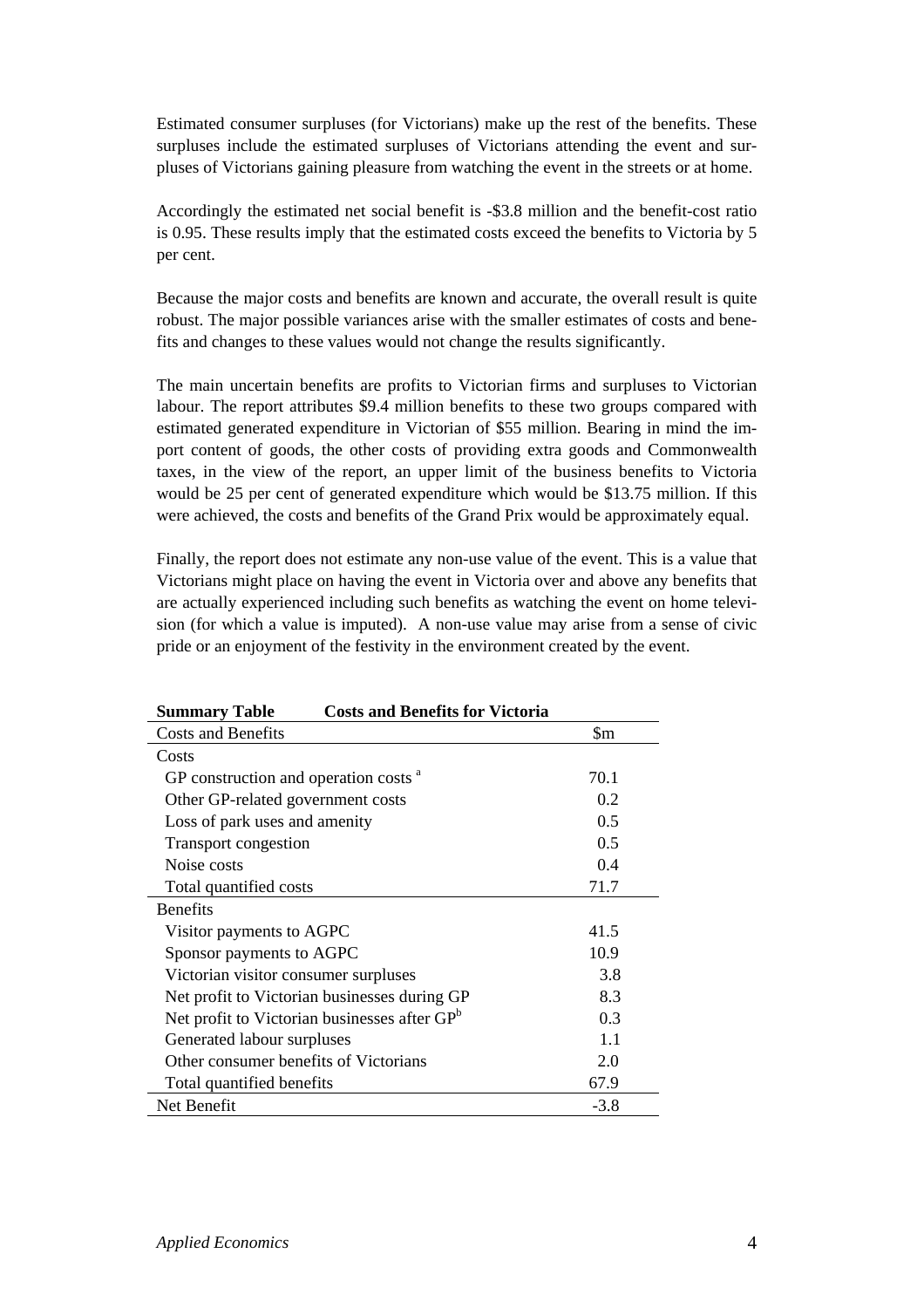# **1 Introduction**

The Australian Formula One Grand Prix (hereafter the Grand Prix) comprises four days of events from Thursday to Sunday in Albert Park, Melbourne, as well as related civic events mainly in the Melbourne CBD. Thursday and Friday are practice days for F1 cars along with some other motor vehicle events. Saturday includes F1 practice, a V8 race, and F1 qualifying circuits. On Sunday, there is entertainment from early in the day followed by the Grand Prix race in the afternoon.

Related events occur in the Melbourne CBD. In 2005 there was a parade of F1 cars in the city. There was also a live site in Fed Square in the centre of the CBD where a few thousand spectators followed each of the main events in Albert Park.

This report provides a cost-benefit analysis of the program of events that together made up the Grand Prix week in 2005. The year 2005 was chosen by the Auditor-General for two reasons. First, the National Institute of Economic and Social Research (2005) prepared an economic impact evaluation of the 2005 event, which provides estimates of attendance and expenditure at the Grand Prix that are relevant to the cost-benefit analysis. Second, there were no extraordinary events that could distort the outcomes. In 2006, Melbourne hosted the Commonwealth Games shortly before the Grand Prix.

A number of other important preliminary points should be made about this cost-benefit analysis. First, a cost-benefit study estimates the sum of welfare effects of a policy or event for a particular community. These welfare effects include benefits and costs experienced by consumers and producers of the event(s) and by other (third-party) members of the community who may be neither consumers or producers of these events. Such a study is quite different from an economic impact study which estimates the change in gross economic output. An economic impact study does not include benefits to consumers or third party effects and estimates changes in gross output rather than the net profit of producers (after accounting for relevant costs).

Second, this cost-benefit study estimates the welfare effects on households in the state of Victoria. This includes costs and benefits that are borne initially by the Victorian government or business, but are borne ultimately by the households in the community. The study does not attempt to estimate the welfare effects for Australia, though brief comments on this are made in the final chapter.

Third, consistent with our brief, this is a cost-benefit analysis of the holding of the Grand Prix in 2005. The starting point is that the event had been held for nine years in Melbourne and that a grand prix track exists in Albert Park. The cost-benefit analysis examines the costs and benefits of holding the Grand Prix in 2005 rather than not holding it. $1$ 

 $\overline{a}$  $<sup>1</sup>$  The study does not include avoiding the cost of breaking the contract with the holders of the</sup> Formula One rights as a benefit of holding the 2005 Grand Prix as this is not considered relevant to this exercise.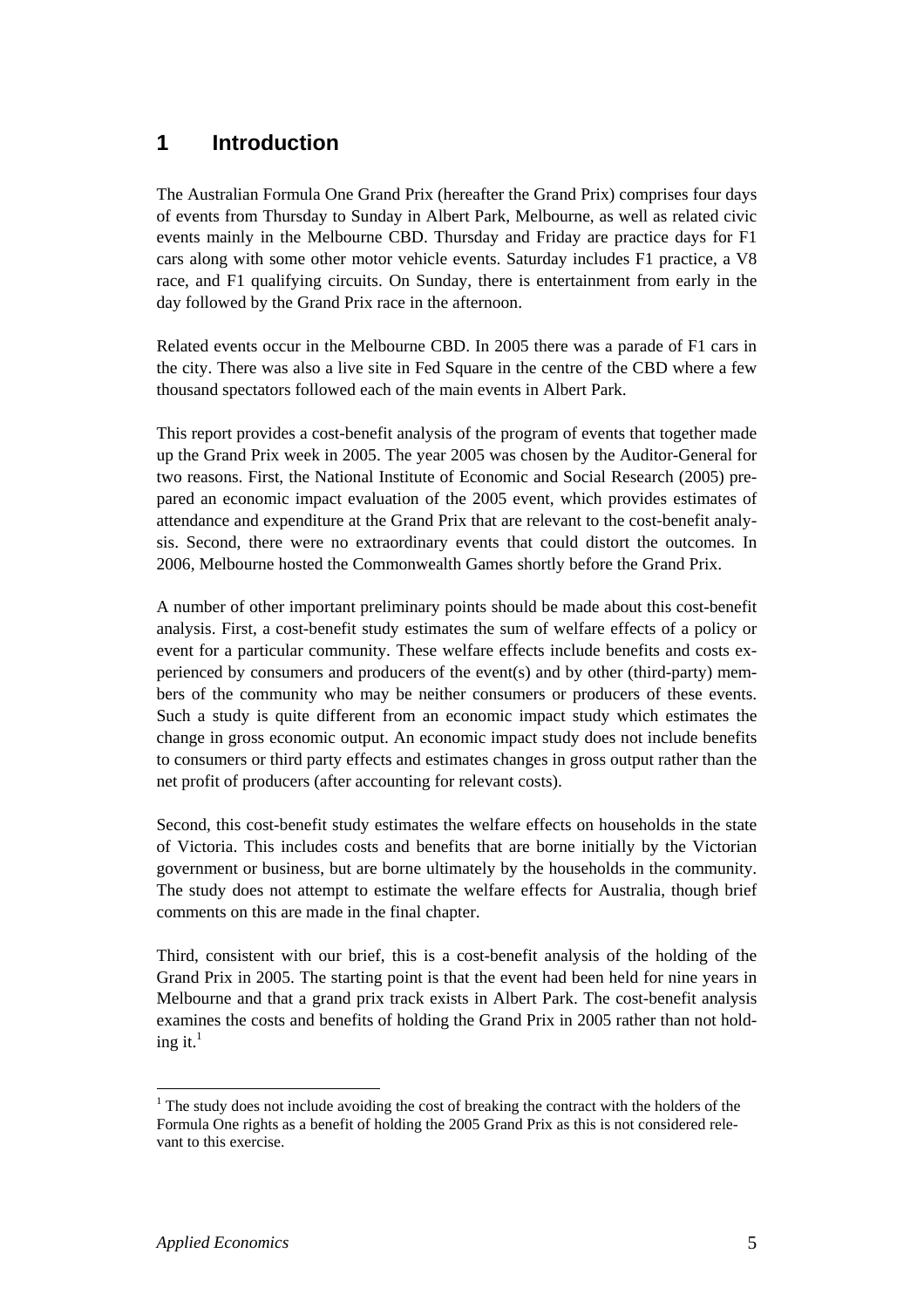A cost-benefit analysis of the decision to start running the Grand Prix in Albert Park in 1996 or to continue running it from 2011 under a new contract would involve slightly different costs and benefits. These differences are also discussed in the final chapter.

Fourth, this analysis relies mainly on data that have been collected previously by other agencies or individuals. We have checked these data as far as we can and used them only when they appear reliable. We have also collected some new data. However, major new data collection has been beyond the scope of this exercise. This means that some relevant data are not available.

In this cost-benefit analysis, values of costs and benefits are estimated where possible. Some of these values are uncertain and/or subject to a significant variance around the estimated mean. However, the figures and assumptions are transparent. Also a comprehensive and inclusive study has advantages compared with a partial study. Excluding effects runs the risk that, on the one hand, these effects may be ignored or, on the other hand, the effects may be assumed to have exaggerated values.

Finally it may be noted that a prime purpose of this work is to illustrate an important method for evaluating major events. Although the analysis is an ex-post (after the event) evaluation, an ex-ante (before the event) evaluation would follow similar lines.

#### **Layout of the report**

Chapter 2 provides an overview of the method of cost-benefit analysis and how it is applied to the 2005 Australian Grand Prix.

Chapters 3 and 4 report the estimated major costs and benefits of the 2005 Grand Prix respectively.

Chapter 5 provides a summary of the overall results. This includes sensitivity and distributional analyses.

Chapter 6 discusses some related issues of interpretation and policy. These include how a cost-benefit analysis of the Grand Prix in the long run might differ from the present short-run analysis, why the cost-benefit welfare results differ from estimates of the change in gross state product, and how a cost-benefit analysis for Australia could differ from a cost-benefit analysis for Victoria.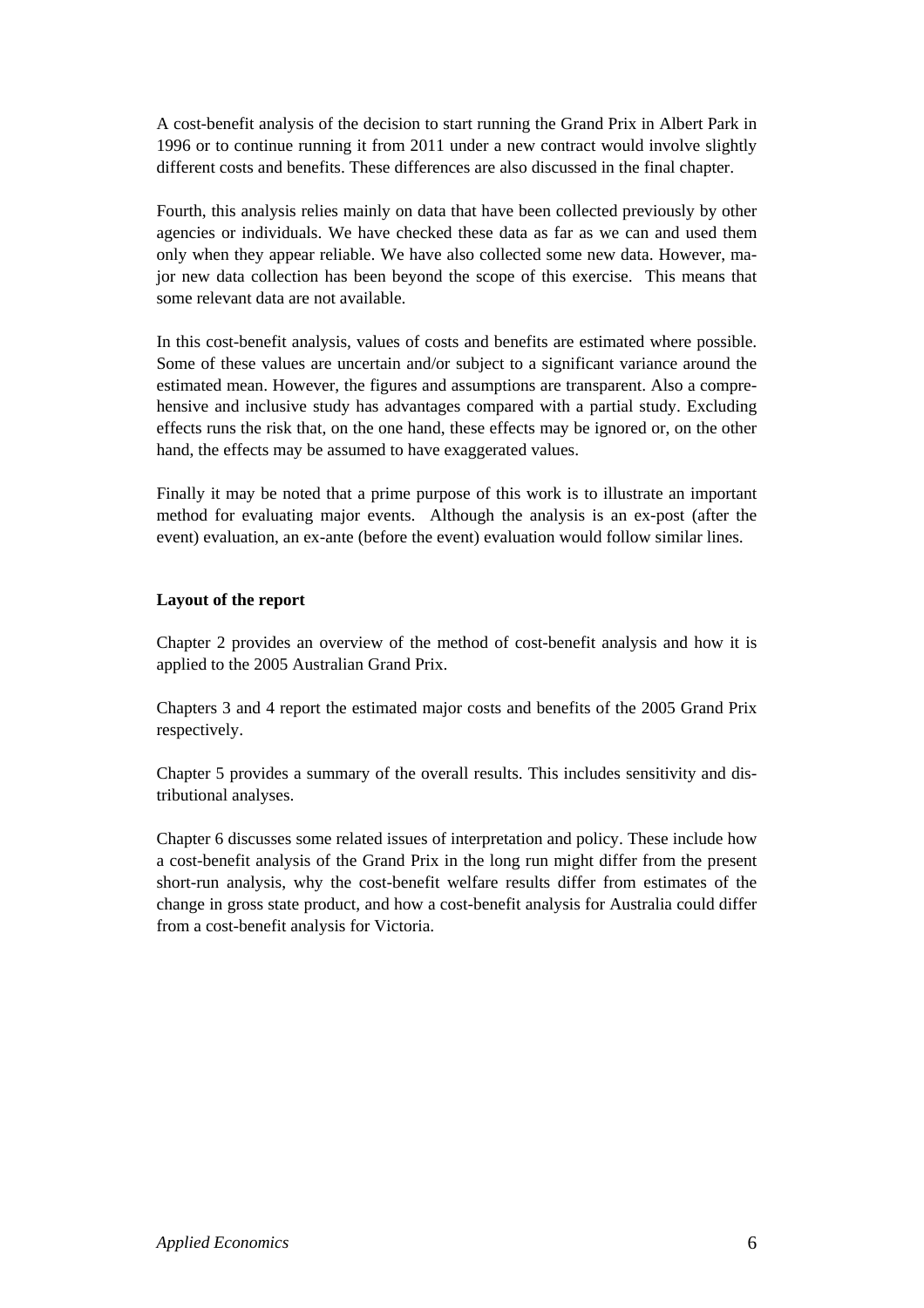# **2 The Cost-Benefit Method and the Grand Prix**

# **2.1 Welfare, Efficiency and Distributional Effects**

As we have noted, a cost-benefit analysis attempts to estimate the welfare effects of a policy or project on a community, generally comprising consumers, producers and third parties. Consumers are usually willing participants and can be expected to be beneficiaries. Producers may make profits or losses (it is these surpluses, positive or negative, that matter). On the other hand, third party effects are often negative because they typically reflect costs imposed on unwilling households.

The net social benefit is the sum of the estimated welfare effects. If the net social benefit is positive, the total benefit exceeds the total cost and the policy or project is said to be efficient.

However, policy makers may also be concerned with the distributional effects. In practice public decisions depend not only on the net social benefit, but also on how the components of this benefit are distributed.

In this chapter, the major costs and benefits of the Grand Prix are estimated and aggregated. We also briefly discuss how the results may be interpreted, in particular in comparison with an economic impact study.

# **2.2 Estimating Costs of the 2005 Grand Prix**

There are three main sets of costs of the Grand Prix for Victorians are:

- Construction and operation costs incurred by the Australian Grand Prix Corporation (AGPC). AGPC is a publicly-owned corporation responsible for managing the Formula One motor vehicle and 500 CC motor cycle races.
- Other Grand Prix related costs incurred by other Victorian Government agencies.
- Costs incurred by the Victorian community, including loss of park uses and amenity, transport congestion, and noise costs.

#### **Construction and operating costs incurred by the Australian Grand Prix Corporation**

The Australian Grand Prix Corporation (AGPC) incurs most of the costs of constructing and operating the Grand Prix circuit and marketing and administering the Grand Prix. As we will see in Chapter 3, the AGPC also pays most government agencies for their services and compensates Albert Park tenants partially for their loss of rent and amenity.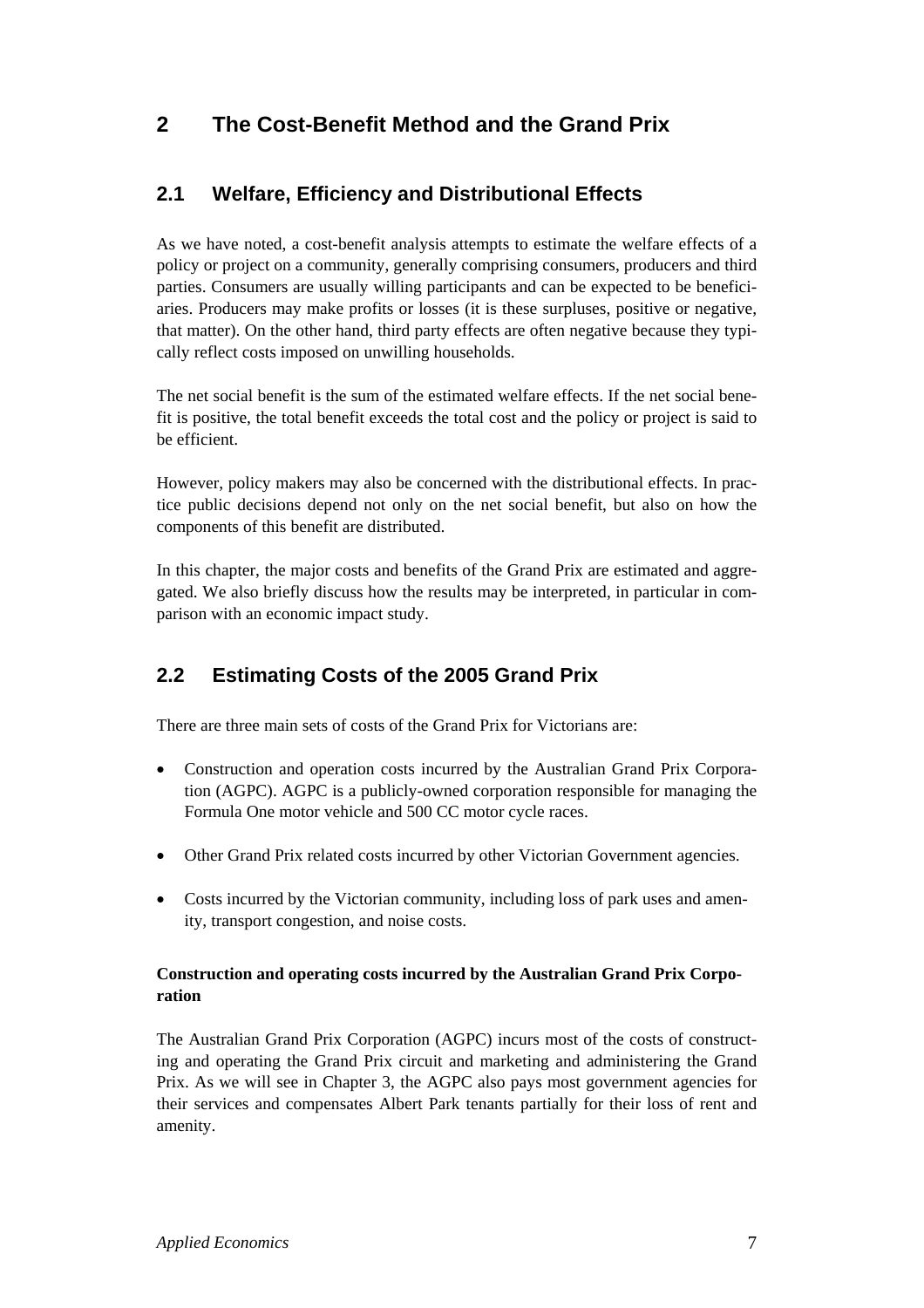These publicly incurred expenditures have a real opportunity cost. The money could be spent on schools or hospitals in Victoria or indeed on other kinds of roads that would serve the general Victorian community. The cost of running the Grand Prix is the value of other goods and services foregone by Victorians.

In general if \$x million is spent on the Australian Grand Prix, this is the value of goods and services foregone. The cost of employing labor for the event is the value of what that labour could have produced in its best alternative use. Thus the full cost of producing the event is a cost in the costs-benefit analysis.

Of course, in so far as the AGPC receives payments for managing the Grand Prix, the net cost to Government is less than the gross cost. This is recognized in the benefit section below. However, the underlying opportunity cost of running the Grand Prix is unchanged.

It may be contended that expenditure on the Grand Prix creates local employment or gives profits to local producers. But the same would be generally true if a similar amount were spent on Victorian schools, hospitals or roads.

Expenditure on the Grand Prix would create more profit for local employers or more local employment only if (a) Grand Prix expenditure has a higher local spending content than other public expenditure and (b) this additional local expenditure generates higher local incomes rather than displacing output and indirectly creating more imports.

While a detailed breakdown of the components of AGPC expenditure is not available, it seems unlikely that it is has an especially high Victorian component especially as there is a significant license fee paid to the foreign holders of the FI license.

Nor is there any reason to suppose that the AGPC generates more local employment than would an equivalent amount spent in other public works.

Accordingly, the cost-benefit analysis treats the relevant AGPC expenditures as a cost to the Victorian community.

#### **Other Grand Prix related costs incurred by other Government agencies**

Similar principles apply to costs incurred by other government agencies. In fact, many agencies are reimbursed by AGPC. Their expenses are additional to AGPC expenditures only in so far as they are not reimbursed.

Some government agencies may incur costs that are not readily identifiable as Grand Prix expenses in their accounts. Again, where they are not included in AGPC expenses, they need to be accounted for as they have an opportunity cost in value of services foregone. The Victorian Auditor-General contacted all the relevant agencies to determine whether there were any such costs.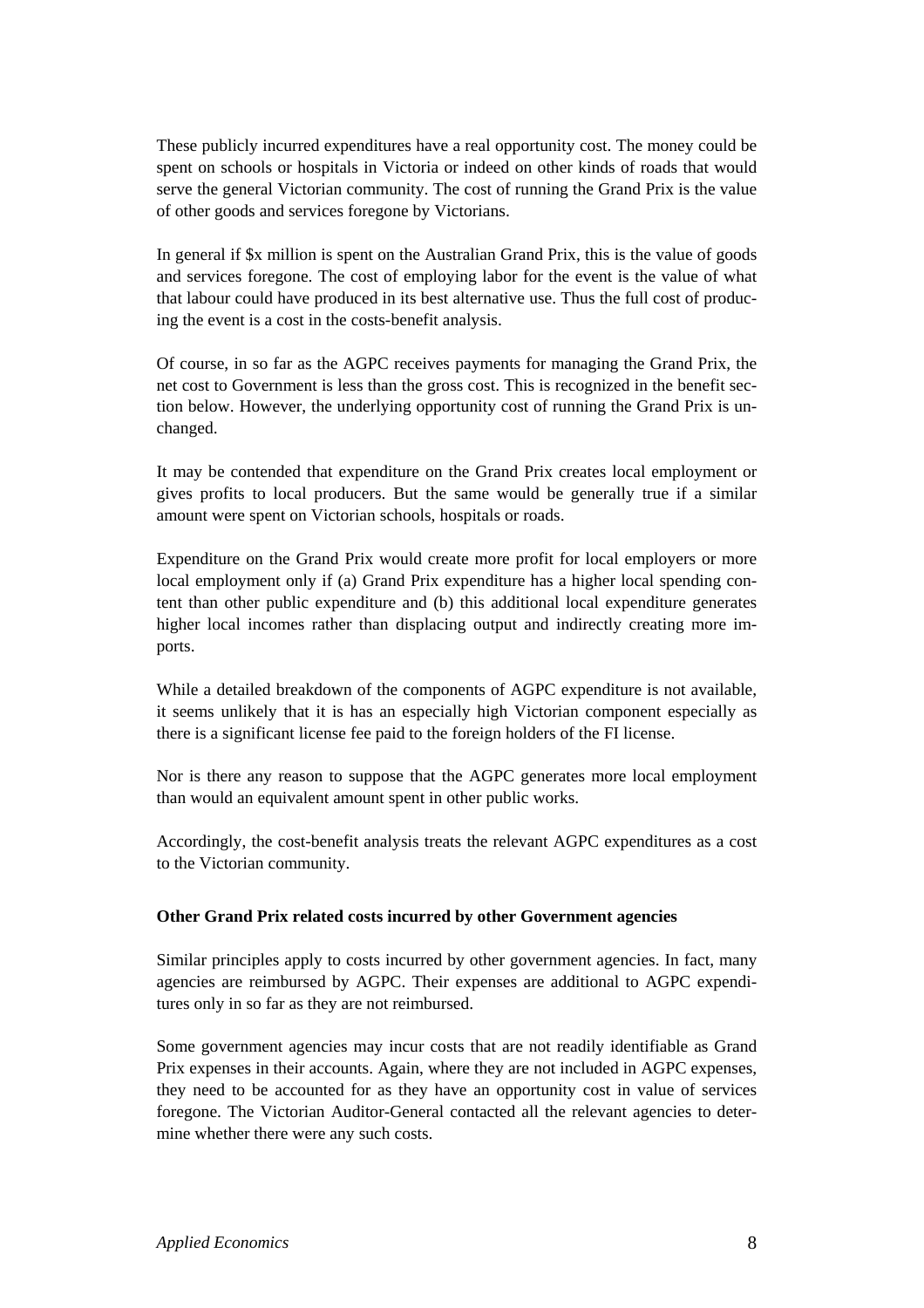#### **Community costs**

As noted, there are three main categories of community costs: losses of park use and amenity, transport congestion and possibly accident costs, and noise costs.

In each case, there are two main steps in the valuation process. The first step is to estimate the amount of loss (of amenity, congestion, accidents, and noise). The second is to estimate the cost of that amount of loss.

In the case of park use and amenity, estimates are required of the uses that are prevented or disturbed and of the number of people whose use is prevented or disturbed over about a 12 week period, inclusive of preparing for the Grand Prix, the Grand Prix week, and the clean up period. Values must then be estimated for these losses.

In the case of transport congestion, estimates are needed of the effect of the local road closures on traffic volumes, speeds and congestion and the cost of the extra travel time.

Referring to traffic accidents, there is some concern that the geometry of the Grand Prix track increases accidents. However, this is a long-term issue which would not be affected by the holding of the 2005 Grand Prix. This issue is picked up in section 6.1.

In the case of noise, estimates are needed of the amount of extra noise imposed by the construction and operation of the Grand Prix on local residents and the cost of this noise.

As will be seen in Section 3.3, some relevant data are not readily available. However, it is possible to estimate reasonably plausible costs for each major cost category.

It may be noted that these community costs do not include trading losses by local businesses adversely affected by the Grand Prix. The Grand Prix may cause a redistribution of spending among traders but it is unlikely to reduce spending in Victoria. On the contrary, the Grand Prix is likely to increase local spending. Therefore losses by some traders will be offset by gains to others and there may be net trading gains.

This does not imply that switches in trading expenditure are unimportant. However, in the terms used in economic evaluations, these switches are distributional effects rather than efficiency effects and they are treated as a distributional issue in this report.

## **2.3 Estimating Benefits of the 2005 Grand Prix**

There are four main sets of benefits to Victorians from the Grand Prix:

- Visitor and sponsor payments to the AGPC.
- Victorian Grand Prix consumer surpluses.
- Net profits gained by Victorian businesses and labour.
- Other benefits, for example benefits of related CBD entertainments.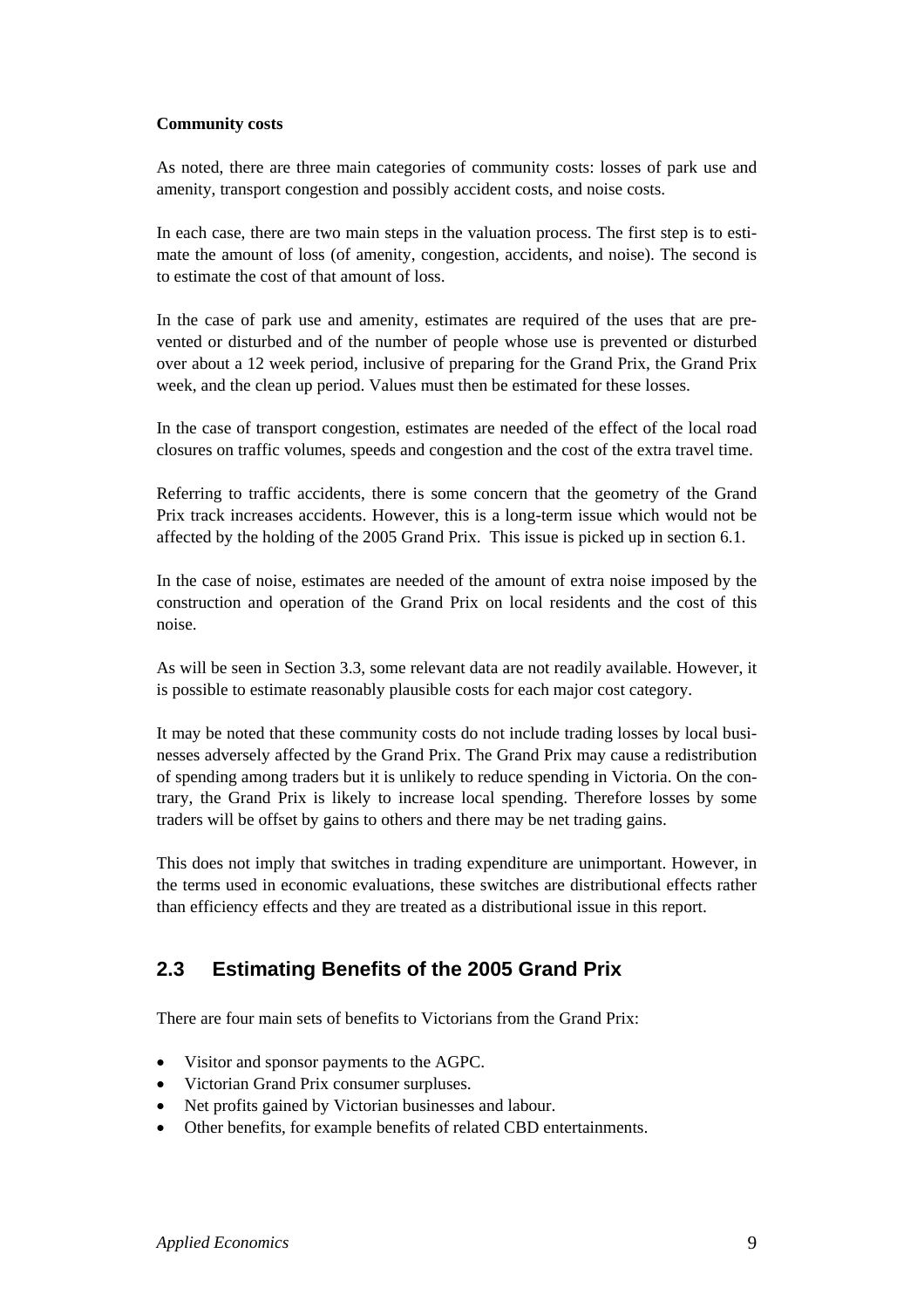#### **Visitor and sponsor payments to the AGPC**

The visitor and sponsor revenue paid to the AGPC (less any GST payments) is a benefit to the Victorian taxpayer that partly offsets the costs incurred in putting on the Grand Prix.

#### **Victorian Grand Prix consumer surpluses**

In cost-benefit evaluations, the gross consumer benefit is typically valued at the maximum amount that consumers are willing to pay for them (see Department of Finance, 2006). This willingness to pay amount represents the goods and services that consumers are willing to forego for this experience.

In competitive markets, where there are many close substitute goods provided by many alternative suppliers, the price charged for any good is close to the maximum that the consumer will pay for it. In such markets, the payments to a firm represent the value of its goods or services to consumers.

Where there are one-off events, there are still indirect substitutes which limit the amount that people will pay for the experience. Moreover, the firm supplying the event may try to charge the highest possible price to maximize its profit. This means that the price paid reflects the benefit of the good. Nevertheless, ticket prices may not reflect the maximum that many consumers will pay for the good. The difference between what consumers are willing to pay for something and the price they actually pay is known as consumer surplus.

This principle is demonstrated in Figure 1. This shows a linear demand for Grand Prix admissions, with admissions increasing as price falls. At ticket price *P*, there would be *Q* admissions, generating *PQ* revenue. The area *ABP* represents consumer surplus (*CS*). This surplus can be estimated with information or assumptions about shape of the demand curve. Possible assumptions and estimates of Victorian consumer surplus are discussed in section 4.2.

It should be noted that the surplus shown in Figure 1 allows for any loss of surplus on other goods that are no longer purchased. This is implicit in the demand curve. The demand curve shows what individuals are willing to pay for the Grand prix experience given the prices and consumer surpluses available on other goods.

Consumer surplus is commonly estimated and included in cost-benefit studies where services are provided free, such as road transport or health services (see for example Boardman et al., 2006). On the Thursday of the 2005 event, patrons were allowed into general admission areas free of charge. The general principle also applies to one-off events like a Grand Prix for which prices are charged.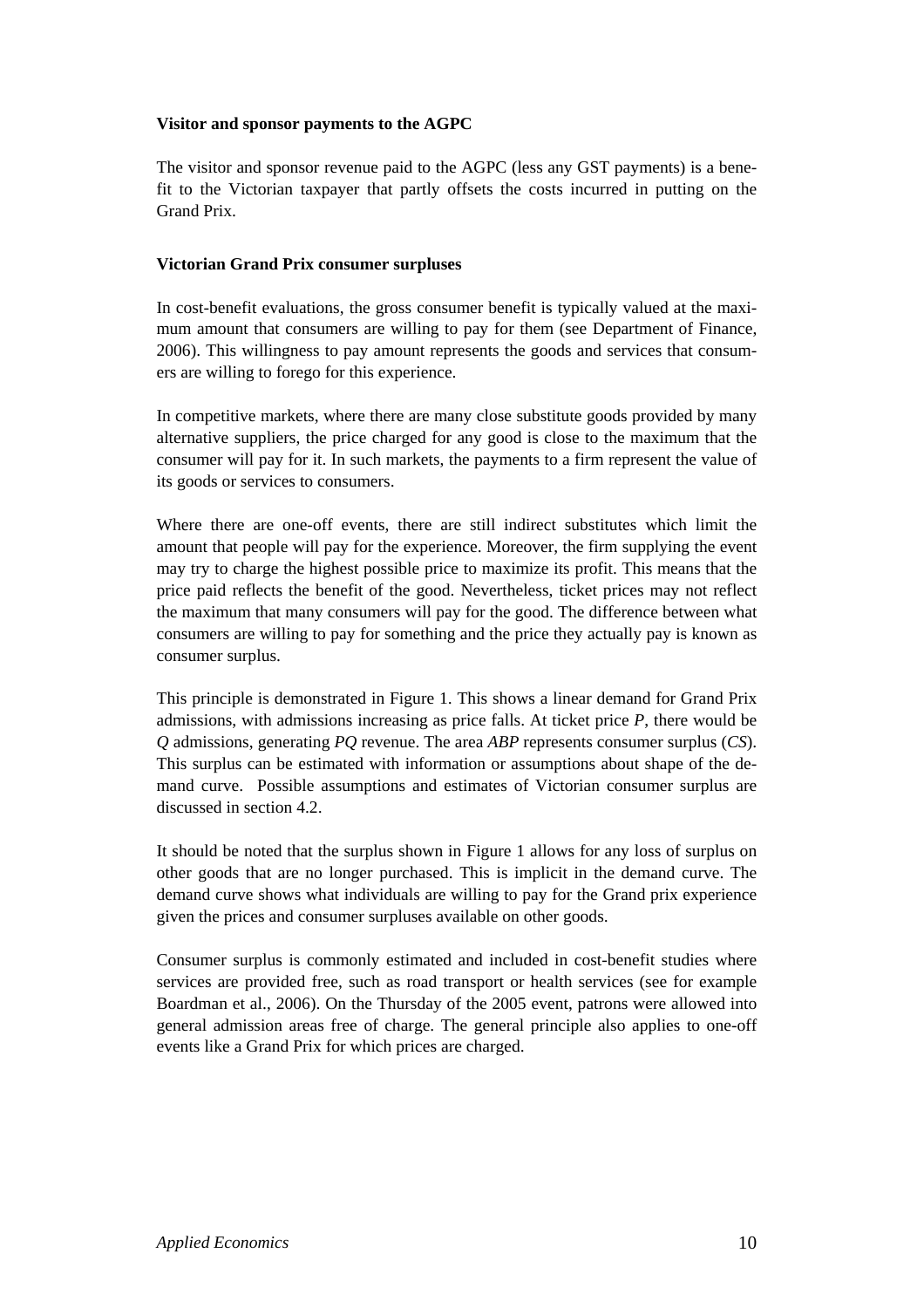

**Figure 1 Consumer surplus** 

#### **Net profits gained by Victorian businesses and labour**

Victorian firms may increase their profits as a result of increased expenditure on Victorian produced goods and services. Nearly all of this increase occurs during or around the time of the Grand Prix due to increased international or interstate visitation.

In so far as marketing exposure from the Grand Prix attracts more visitors to Melbourne in the longer term, there may also be a longer term (induced tourism) effect.

The benefits to Victorian business depend on (i) an increase in expenditure on Victorian produced goods and services and (ii) the amount of operating profit from this expenditure after tax.

The drivers of extra expenditure in the state are increased international and interstate visitors. However, not all this local expenditure represents purchases of Victorian goods and services. Many Victorian goods have (international or interstate) import content. When visitors buy Chinese-made products in local shops, there is a limited retail mark-up benefit to Victorian businesses.<sup>2</sup>

In addition, Victorian firms benefit only in so far as they make a profit after tax. In so far as local firms service new demand instead of existing demand, or service new demand by incurring higher payroll costs, there is no increase in profit. Turnover is not a measure of profit or of benefit. Also Commonwealth taxes must be accounted for.

 $\overline{a}$ 

 $2^{2}$  Some visitors might purchase Victorian goods outside the state even if they did not visit the state for the Grand Prix. This amount is likely to be small and is ignored in this study.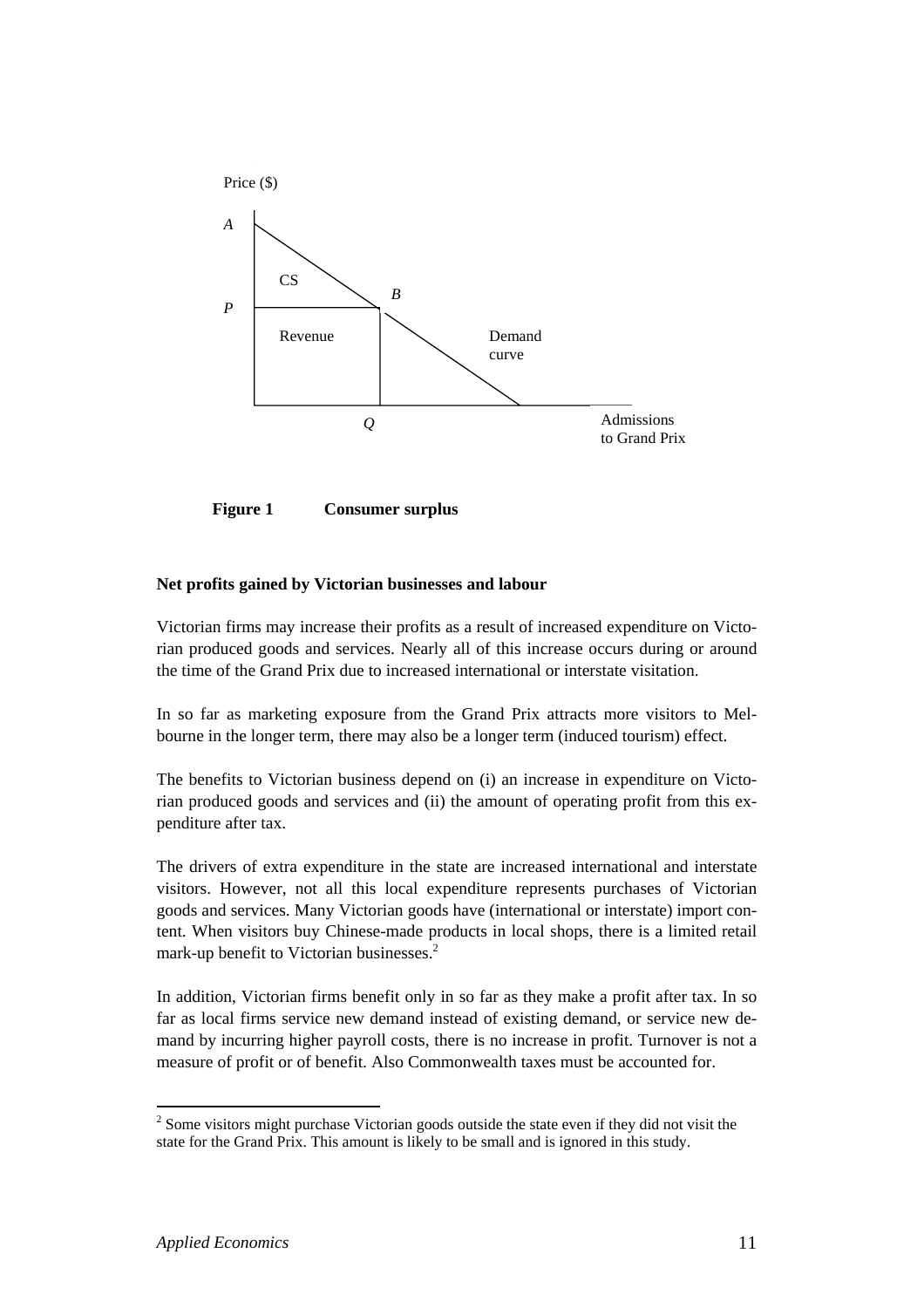#### *Various other points need to be made*.

First, in so far as firms employ more workers and pay wages above the minimum amount that the workers require to induce them to work, the workers obtain some labour surplus. Here the surplus accrues to employees rather than to owners of firms. But again the benefit reflects the (generally small) surplus accruing after due compensation for working, not gross payments.

Second, non-Victorians own all or part of some firms (especially large ones) operating in Victoria. For example, foreign interests own 42 per cent of Qantas. In principle, income accruing to non-Victorians should be debited from a Victorian cost-benefit analysis. On the other hand, Victorians may benefit from ownership of increased business in other parts of Australia that gain from the Grand Prix. This report does not attempt to capture these details.

Third, this report assumes that the Grand Prix will not affect the amount of time that Victorians spend in the state, though it may affect when they leave the state. Some Victorians may stay in the state to enjoy the Grand Prix, while others take a holiday to escape it.

Fourth, it may be observed that Victorian household expenditure on non-Grand Prix Victorian goods may fall as Victorian households divert expenditure to the Grand Prix. However, this should not affect total expenditure in Victoria. The reasoning is as follows.

If the public sector spends \$*X* million on the GP funded from consolidated revenue, it could also spend the same amount on roads, schools or whatever. Aggregate spending in the state and aggregate state output would be similar except in so far as one set of spending could have more import content than the other.

Now if the state receives \$*Y* million from local households and visitors for the GP, it can spend this amount of \$*Y* million on other goods and services. This payment is a funding mechanism (or transfer payment); it is not resource expenditure. In this case the state would spend again spend  $X$  million  $[\S(X - Y + Y)]$  on various works. There would be no change in aggregate expenditure in Victoria.

Thus, any change in aggregate expenditure in the short run is driven by non-GP expenditures by international and interstate visitors. However, the welfare effects for Victoria firms and households depend on local operating surpluses or employee surpluses.

Section 4.3 describes the data and assumptions to estimate the net profits of Victorian businesses and surpluses accruing to Victorian labour.

#### **Other benefits to Victorians**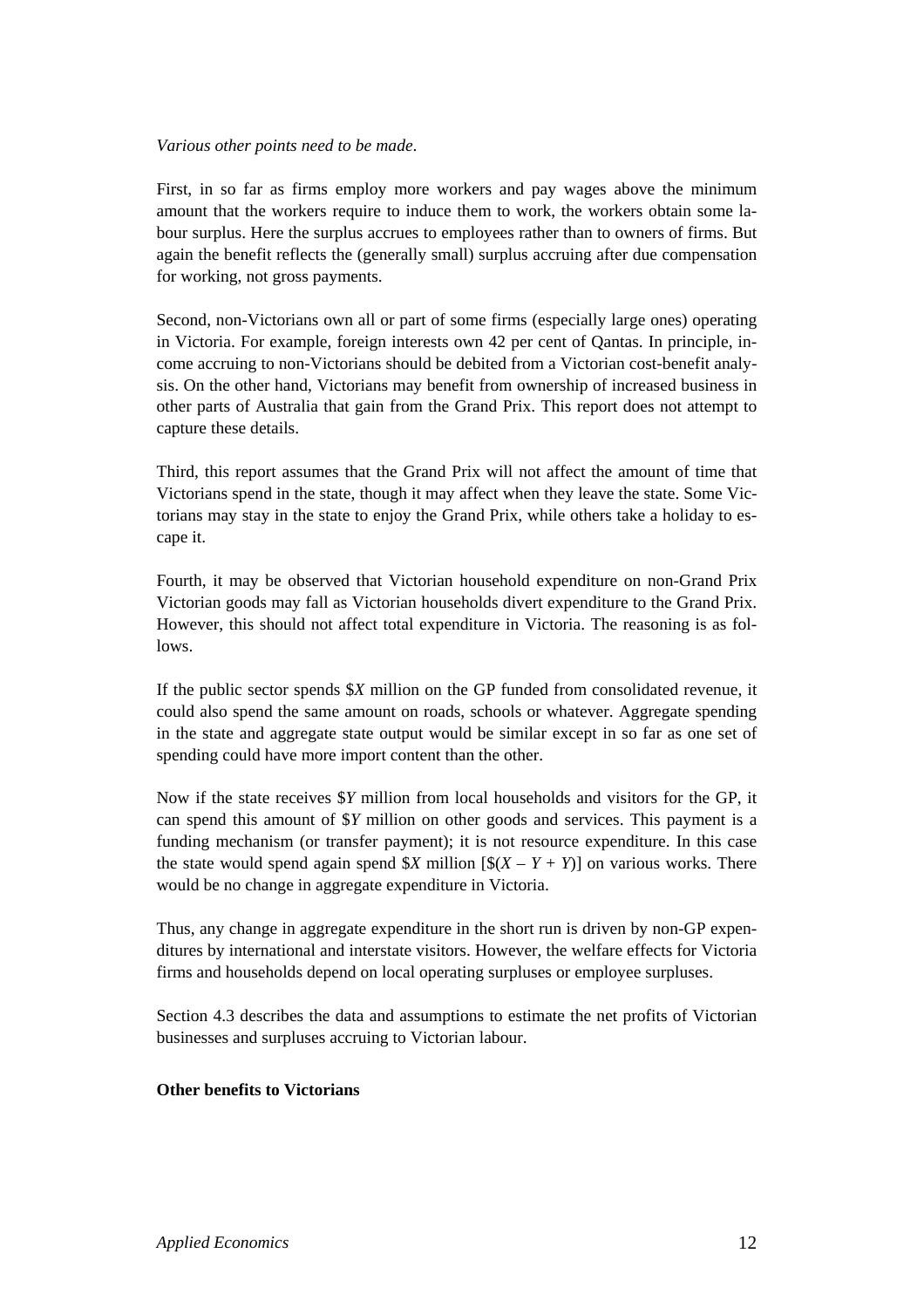There are two main forms of other benefits to Victorians. One is benefits to Victorians who participate in related Grand Prix events. The main such events occur in the CBD, including the parade of F1 cars and the live site in Fed Square attended by several thousand people.

Of course, Fed Square hosts live site functions for major events outside Victoria, such as World Soccer. However, the Australian Formula One Grand Prix attracts such crowds because it is a Melbourne event. It is understood that Grand Prix events in other countries do not attract such crowds. The Fed Square participants for the Australian Grand Prix are gaining pleasure (benefits) because it is held in Melbourne.

Secondly, there is said to be popular support for holding such a major event in Melbourne and for the festivity that the event engenders even among those who do not visit the Grand Prix or participate in related events. In principle, the amount that people are willing to contribute to a public project even when they do not consume its services reflects a social valuation of an event that is part of a cost-benefit calculus. This is known as non-use values. This is an established principle in valuing environmental goods such as the preservation of wildlife and heritage (see Boardman et al., 2006).

In the case of the 2005 Grand Prix, we are not aware of any surveys or other attempts to estimating non-use values. Nor does this report attempt to estimate non-use values.

# **2.4 Aggregation of Costs and Benefits**

All benefits and costs described above are valued in this study in the same unit of value, namely 2005 dollars. Thus they can be aggregated into a summary value. This is the net social value which is total benefit less total cost.

As observed above, the net social value equals the sum of benefits to the producer(s), consumers, and third parties. In this case, the producer is effectively the Victorian Government. The relevant consumers are Victorian households. The third parties are Victorian businesses or households that experience gains or costs from the event. These component effects can be summarized as follows.

- Victorian Government: AGPC Grand Prix expenditures less receipts plus other government costs not paid for by AGPC.
- Victorian consumers: surpluses from attending the Grand Prix.
- Third party business effects: net increase in operating profits of Victorian firms and labour surpluses (if any).
- Third party household effects: these include benefits enjoyed by Victorian households from Grand Prix-related events and community costs associated with loss of park use and amenity, transport congestion, and noise.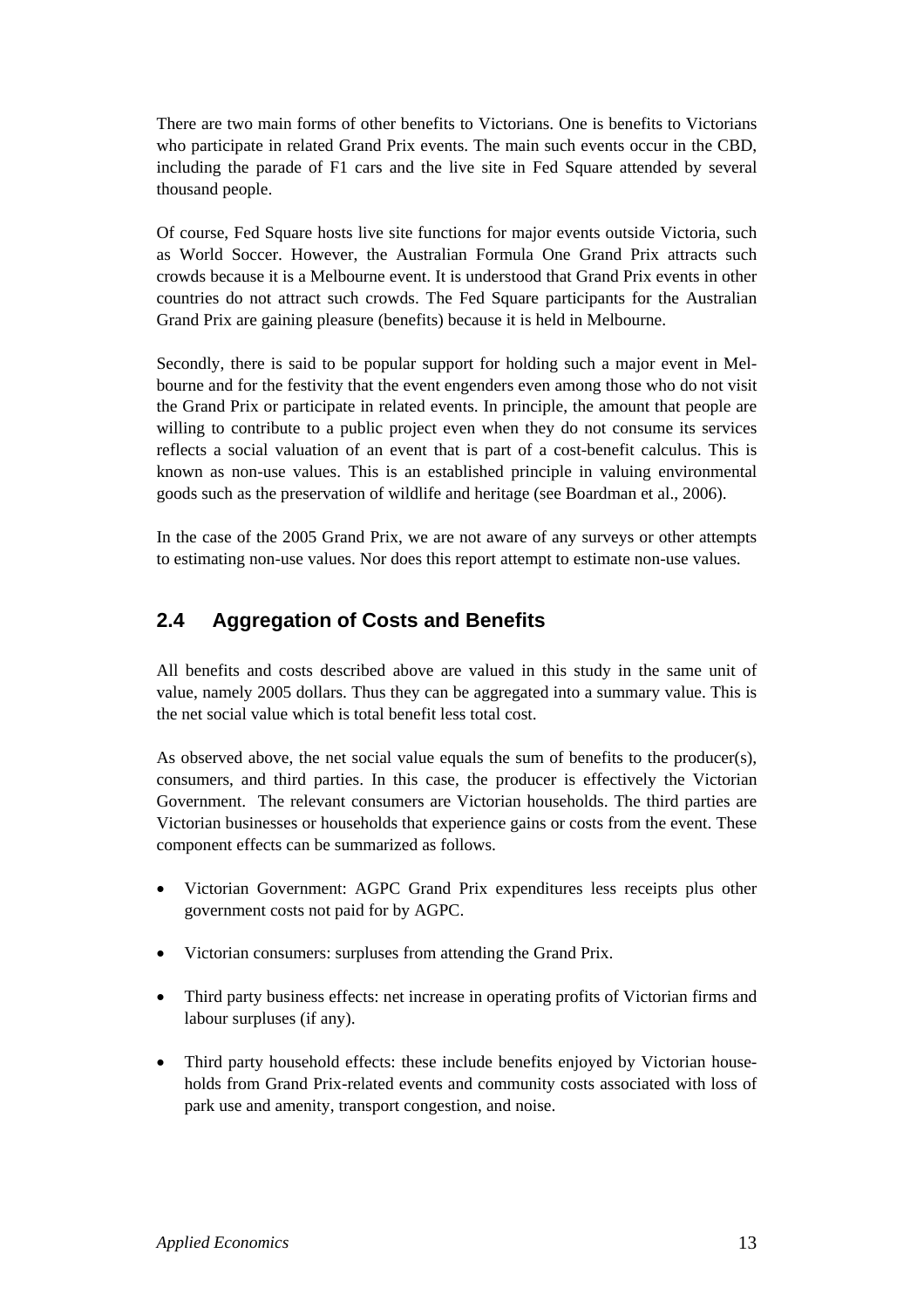In this analysis, all costs and benefits are assumed to occur within twelve months. It is assumed, in our view realistically, that the holding of the 2005 Grand Prix had no effect on the Victorian economy from year 2006 onward. Although most costs are incurred before the benefits are experienced, the time gap is small and interest cost and time discounting are not considered necessary for this study.

Finally we note that the basic cost-benefit results in this report do not use a multiplier factor for any benefits. With good reason, this is standard practice in cost-benefit studies (see Department of Finance, 2006). When local resources are fully employed, expenditure of income surpluses from a project either increases imports directly or displaces other output (and so increases imports indirectly). When local resources are not fully employed, any expenditure (however inefficient) may be justified by a multiplier effect. This distorts the efficient choice of projects and allocation of resources. If there are unemployed resources, government should generally plan directly to reduce unemployed resources rather than adopt relatively inefficient projects.

However, multiplier benefits may occur when a project generates significant local income surpluses in the first round and there are significant local unemployed resources that may benefit from an increase in local expenditure that would not otherwise be employable. Accordingly, we examine possible multiplier effects and their implications in the discussion on sensitivity testing in section 5.2.

### **2.5 Interpreting the Results**

As has been noted, a cost-benefit study estimates the welfare effects of a policy or event on a community. The aggregate result indicates whether the estimated welfare gains exceed the welfare costs. Sensitivity analysis shows how robust the estimates are to possible changes in data or assumptions.

Political judgments as to the desirability or otherwise of a policy depend also on as assessment of the distributional effects.

Such a welfare (cost-benefit) analysis is quite different from an economic impact study that attempts to estimate the effect of a project on gross state product. There are three main reasons for this difference.

First, estimates of GSP include gross payments to all additional labour employed. A cost-benefit study includes only the labour surplus, which is the difference between gross pay and what labour would require as compensation for working. There is a large difference between gross payments to labour and labour surplus.

Second, part of the Victorian GSP accrues to outside owners. A cost-benefit analysis that focuses on Victorian benefits excludes such benefits.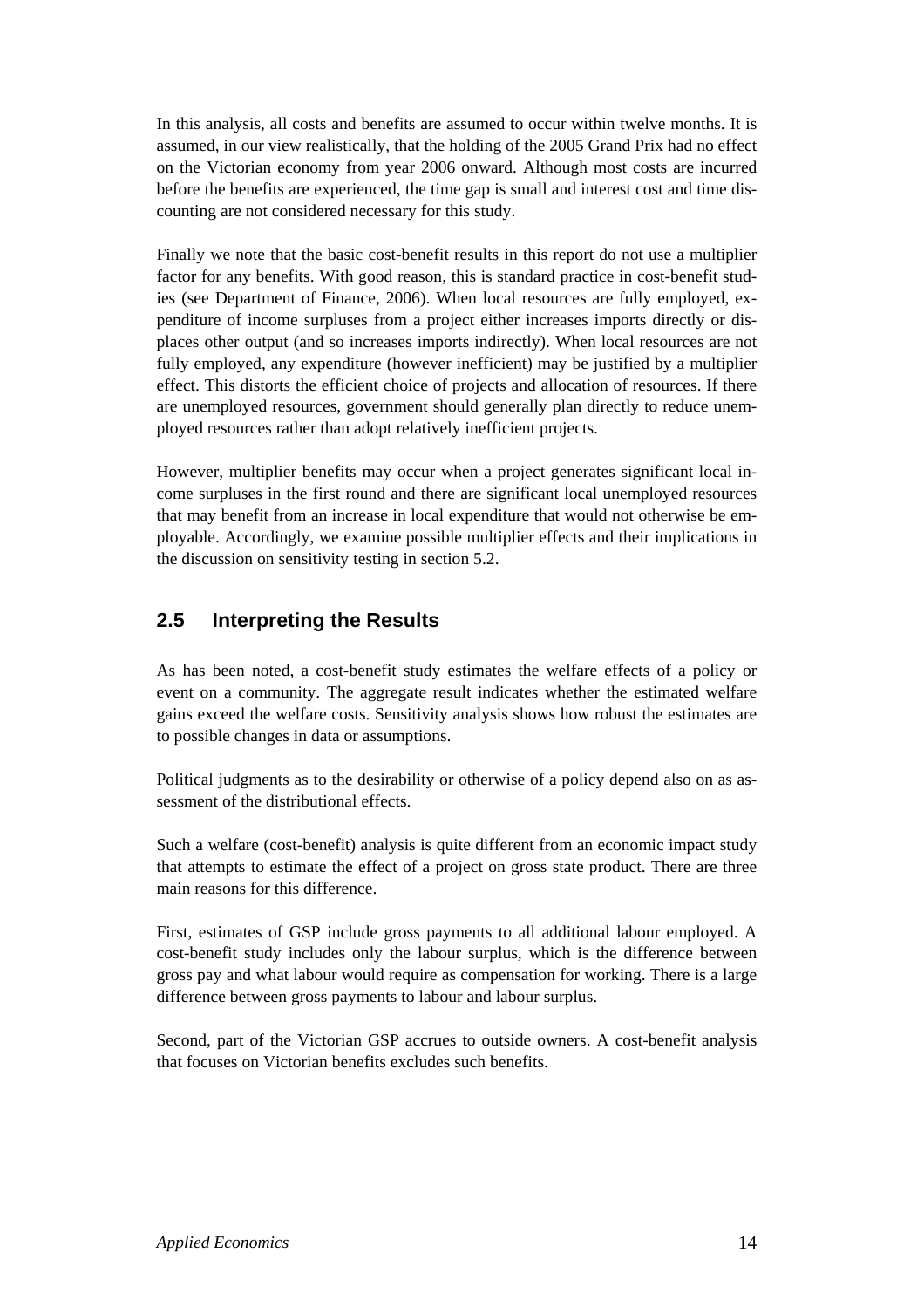Third, GSP does not include many numerous consumer and community costs and benefits. These welfare effects are included in a cost-benefit analysis, at least when they can be quantified.

## **3 Costs of the 2005 Grand Prix**

## **3.1 AGPC Construction and Operating Costs**

As shown in Table 1, AGPC operating expenses in relation to the 2005 Formula 1 Grand Prix totaled \$70.1 million. These costs are essentially expenditures on resources that could have been spent on alternative services.

| <b>Table 1 Formula One Grand Frix Expenses in 2005</b> |      |
|--------------------------------------------------------|------|
| <b>AGPC</b> Activity                                   | \$m  |
| Event management and staging                           | 32.3 |
| Recurrent engineering <sup>a</sup>                     | 22.4 |
| Administration                                         | 6.4  |
| Marketing/promotion and catering                       | 9.1  |
| Total operating expenses                               | 70.1 |

| Table 1 Formula One Grand Prix Expenses in 2005 |  |  |  |  |
|-------------------------------------------------|--|--|--|--|
|-------------------------------------------------|--|--|--|--|

(a) Costs associated with assembly, dismantling and servicing of 2005 Grand Prix. Source: AGPC Annual Report (2005)

#### *Five other points merit noting*.

First, the costs include a substantial proportion of the expenses incurred by other public agencies on behalf of the operation of the Grand Prix. They include payments to: Parks Victoria, Vic Roads, the Department of Infrastructure, Police, the City of Melbourne and City of Port Philip, Ambulance and St. John.

Second, the costs include compensation for loss of profits of tenants of Albert Park who held a lease with Parks Victoria before the first event in the Park in 1996. The tenants are compensated (partially at least) for loss of income based on a formula in s.30(5) in the *Australian Grands Prix Ac 1994t*. Also, some recreational clubs receive minor compensation in the form of a few general admission season tickets. However, this compensation is a small part of the overall cost associated with the takeover of the Park before, during and after the Grand Prix.

Third, these costs include an allowance for depreciation. Generally, when capital expenditure is included in a cost-benefit analysis, depreciation is not included as this would involve double counting. In this analysis of the holding of the event in one year, depreciation is a relevant expense. Thus it is included although the accounting measure of depreciation may not be an accurate measure of the economic depreciation.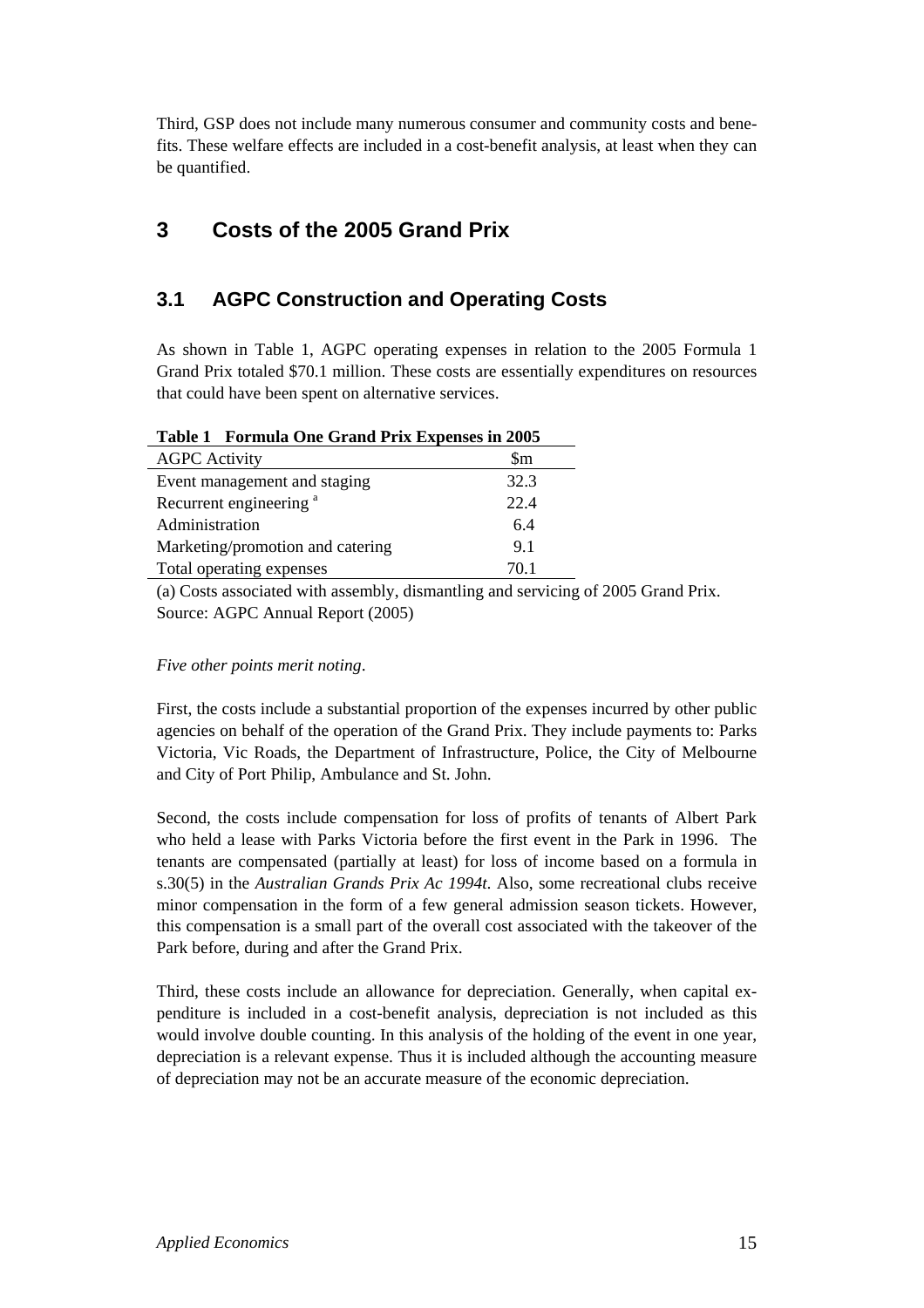Fourth, the expenses include some imputed costs that are not actually incurred. For example Qantas provides some free flights and a local radio station provides advertising. However, we understand that AGPC records these imputed costs as expenses in the accounts along with an offset revenue figure under sponsorship income (so there is no net cost).

Fifth, no capital works expenditures are included for the 2005 F1 Grand Prix. AGPC spent \$2.85 million in 2005 in capital works for the 2006 Grand Prix. The AGPC also spent \$3.4 million in 2004 for the 2005 Motorcycle Grand Prix but did not spend anything in 2004 for the 2005 Formula One Grand Prix.

### **3.2 Other Government Costs**

As noted, the Auditor General wrote to the major agencies providing services to the AGPC (namely Vic Roads, the Department of Infrastructure, Melbourne and Port Phillip Councils, Metropolitan Ambulance Services, and Parks Victoria, as well as SES and MFES) to determine whether AGPC reimbursements adequately reflected all costs. The following summarises the available information.

Parks Victoria reported that its costs for the Grand Prix totaled \$132,000. However, Parks Victoria is fully reimbursed for this along with receiving some income for loss of rents. $3$ 

In 2005, the Melbourne City Council spent a total of \$333,615 in relation to the Grand Prix, including \$125,000 to sponsor a city parade of F1 motor vehicles. This was a oneoff expense to celebrate the  $10<sup>th</sup>$  anniversary of the race in Melbourne. The Council received \$157,274, thus incurring a deficit of \$176,341.

The St. Johns Ambulance reports that it has expenses totaling \$64,000 that it does not recoup from AGPC.

The Save the Albert Park Group points out (correctly) that Treasury subsidises the Grand Prix by foregoing interest income on monies held by AGPC. However, as AGPS retains the interest income (\$1.2 million in 2005), there is no net cost to government and it is not a cost in this analysis. On the other hand, the interest income retained by AGPC is not counted as a benefit in this analysis.

Accordingly costs borne by government that are not included in AGPC expenses are:

| Melbourne City Council | \$176,000 |
|------------------------|-----------|
| Parks Victoria         | \$64,000  |
| Total                  | \$240,000 |

<sup>&</sup>lt;sup>3</sup> Treasury also granted \$3.7 million to Parks Victoria to upgrade the sporting and recreational facilities in Albert Park with improved irrigation, sports pavilions and a running track. We understand that this expenditure is not related to the Grand Prix.

 $\overline{a}$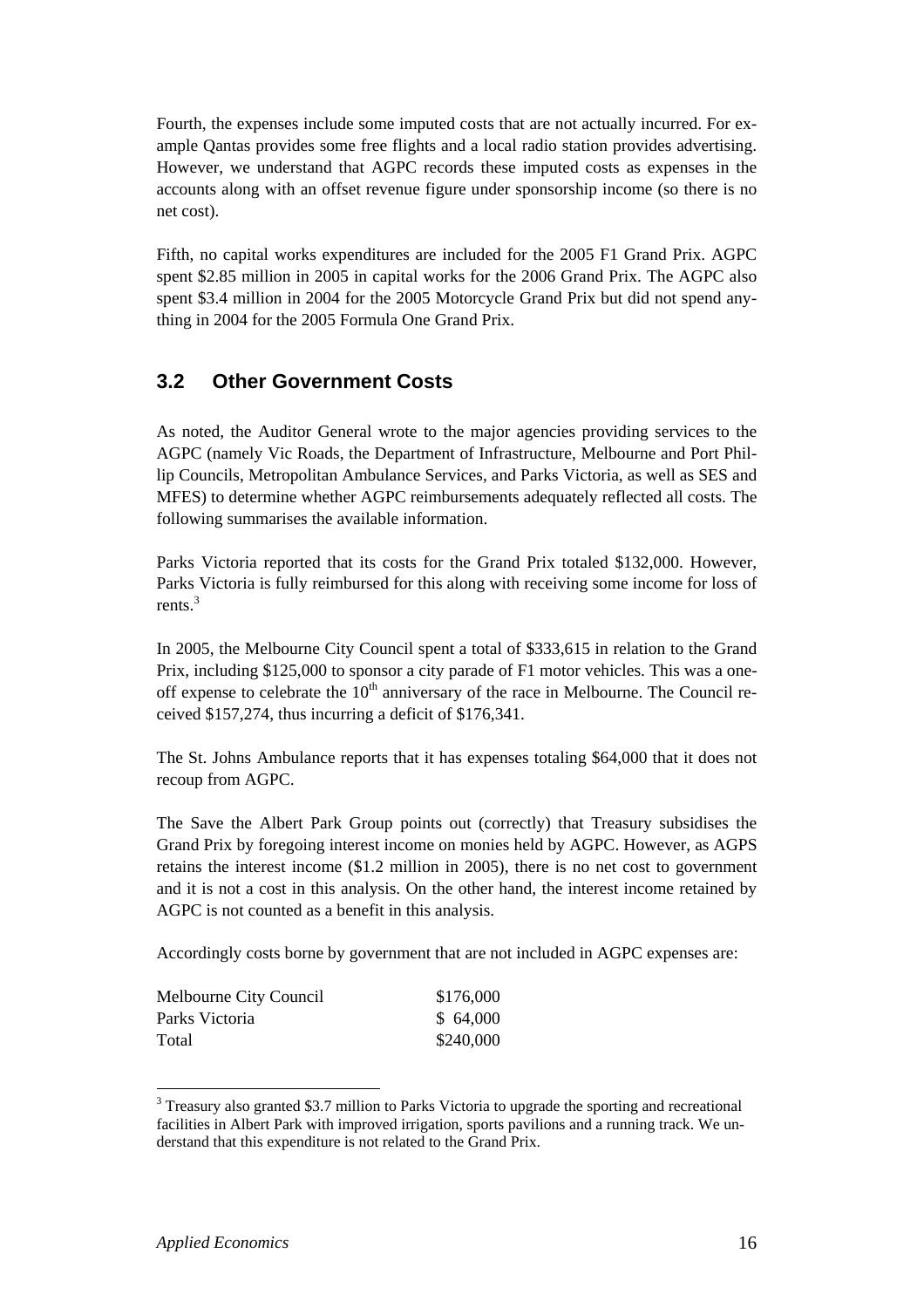# **3.3 Community Costs: Land, Transport and Noise**

#### **Loss of park uses and amenity**

Albert Park contains 225 hectares and is an active recreation park. Sporting facilities include 21 sports fields or playing ovals, the Melbourne Sports and Aquatic Centre, boating clubs and golf club. Informal recreational facilities include barbecues and picnic areas, and walking, cycling and jogging tracks. Attractions include at least 117 species of vegetation and over 100 bird species including significant wetland species (Parks Victoria, 2000).

The *Australian Grands Prix Act 1994* (the *Act*) allows the Albert Park Reserve to be closed partially to the public for 17 weeks from December to April to facilitate set up and take down of race infrastructure and to be closed totally for the race week. In practice, the event requires about a seven week construction period, one week for the races, and four week dismantling period.

The *Act* provides that the Park must be returned to Vic Parks in the condition in which it is received. Parks Victoria monitors this requirement and ensures that it is fulfilled.

According to the paper by Lansdell and Gangadharan (2003), there are 3.0 million visits to the Park per annum, including 1.3 visits for sporting purposes and 1.7 million visits for informal recreational. This represents an average of 6000 visits per week over the year.

Views differ about the impact of the Grand Prix on use of the Park. In a meeting on 14 August 2006, AGPC told the consultant that the event involved closure of about a dozen ovals for 4-6 weeks and the golf course for three weeks. Also, the Sports and Aquatic Centre and the tennis and bowling clubs are closed for the GP week.

An officer of Parks Victoria has pointed out that the Grand Prix takes place between the cricket and football seasons so that the inconvenience for the sporting groups is not severe. Arrangements are made for football clubs using the Albert Park ovals to play away matches early in the season.

On the other hand, the Save Albert Park (SAP) Group state that 19 sports fields or ovals are unplayable for between 4 weeks and 4 months, with an average unplayable period of about 9 weeks (SAP Newsletter, April 2003). In addition, black duck, coot and pelican picnic areas are described as unusable for about 6 weeks and the golf course is closed for 5 weeks. These impacts are shown in Table 2 below.

The Consultant has no means to determine the accuracy of these rival estimates of loss of Park use. Therefore, a compromise estimate is adopted. We assume that all uses of the Park are lost for two weeks and that half of all uses of the Park are lost for a further six weeks.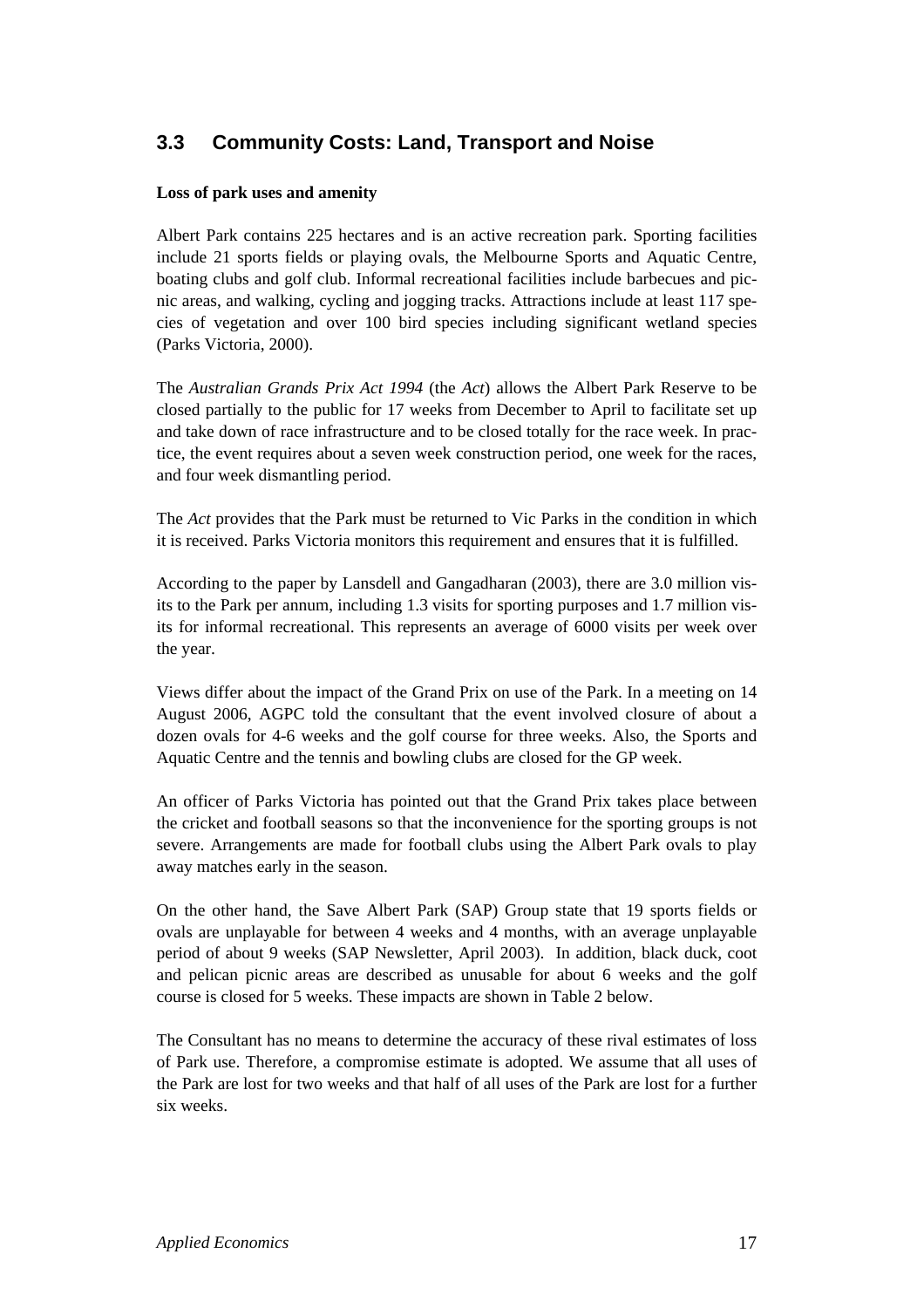| Area in Park                 | FI Use                          | Impact              |
|------------------------------|---------------------------------|---------------------|
| Sporting areas <sup>a</sup>  |                                 | Unplayable for      |
| Oval 2,                      | Helipad,                        | 4-5 weeks           |
| Sports fields 4, 5 and 6     | Vehicle parking                 | 4-6 weeks           |
| Sports fields 7, 8           | Renovations                     | 6 months            |
| Oval 9                       | Prost stand                     | 8-9 weeks           |
| Sports field 10              | Schumacher stand                | 12 weeks            |
| Oval 11                      | Senna stand, bars, restaurants  | 8-9 weeks           |
| Oval 12                      | Grass run off, corporate boxes  | 12 weeks            |
| Oval 13                      | Race teams area etc.            | 12 weeks            |
| Sports fields 14, 15, 18, 19 | Bars and restaurants            | $11-12$ weeks       |
| Field 16 west                | Corporate huts. Tents           | 12 weeks            |
| Oval 17                      | Brabham stand, race teams area  | 3 months            |
| Oval 20                      | Garage compounds                | 3-4 months          |
| Oval 21                      | Skybox stand, gravel run-off    | 3-4 months          |
| Other recreational areas     |                                 |                     |
| Coot picnic area (West)      | Corporate accommodation         | Compromised 8 weeks |
| Pelican picnic area (East)   | Corporate boxes                 | Unusable 4-6 weeks  |
| Picnic areas (West)          | Fences compromise use           | Compromised 6 weeks |
| Black Duck picnic area       | Corporate boxes, gravel run-off | Unusable 5 weeks    |
| Golf course                  | Event exhibitions               | Closed 5 weeks      |
| Sports and Aquatic Centre    | GP event                        | Closed 1 week       |
| Tennis and bowling clubs     | GP event                        | Closed 1 week       |
| Golf driving range           | GP event                        | Closed 1 week       |
| Open parkland                | Competitor and media parking    | Closed 1 week       |

**Table 2 Impacts of Grand Prix on Park use** 

(a) Terms as employed by SAP.

Source: Save Albert Park Newsletter (April 2003)

Given an average of 6000 visits per week (ignoring possible seasonal issues), there is a loss of 30,000 visits due to the Grand Prix ((6000  $\times$  2) + (6000  $\times$  6  $\times$  0.5)).

We also assume that the estimated 18,000 visitors (6000  $\times$  6  $\times$  0.5) to the Park in the six weeks around the Grand Prix (principally before it) would experience significantly reduced amenity. The quality of park amenity is severely disturbed by heavy construction work and by trucking an estimated 40,000 tonnes of material in and out of site as well as by the facilities themselves.

Based on the overall proportions of sporting and informal users, just over 40 per cent of the uses deterred or compromised would be sporting uses and nearly 60 per cent would be informal recreation uses.

As has been noted the AGPC provides some compensation to local traders and local sporting clubs. It reaches a separate agreement with the golf course and driving range based on loss of profit. However, the compensation for the sporting clubs (admission tickets to the Grand Prix with a face value of up to \$5000 per club) appears low com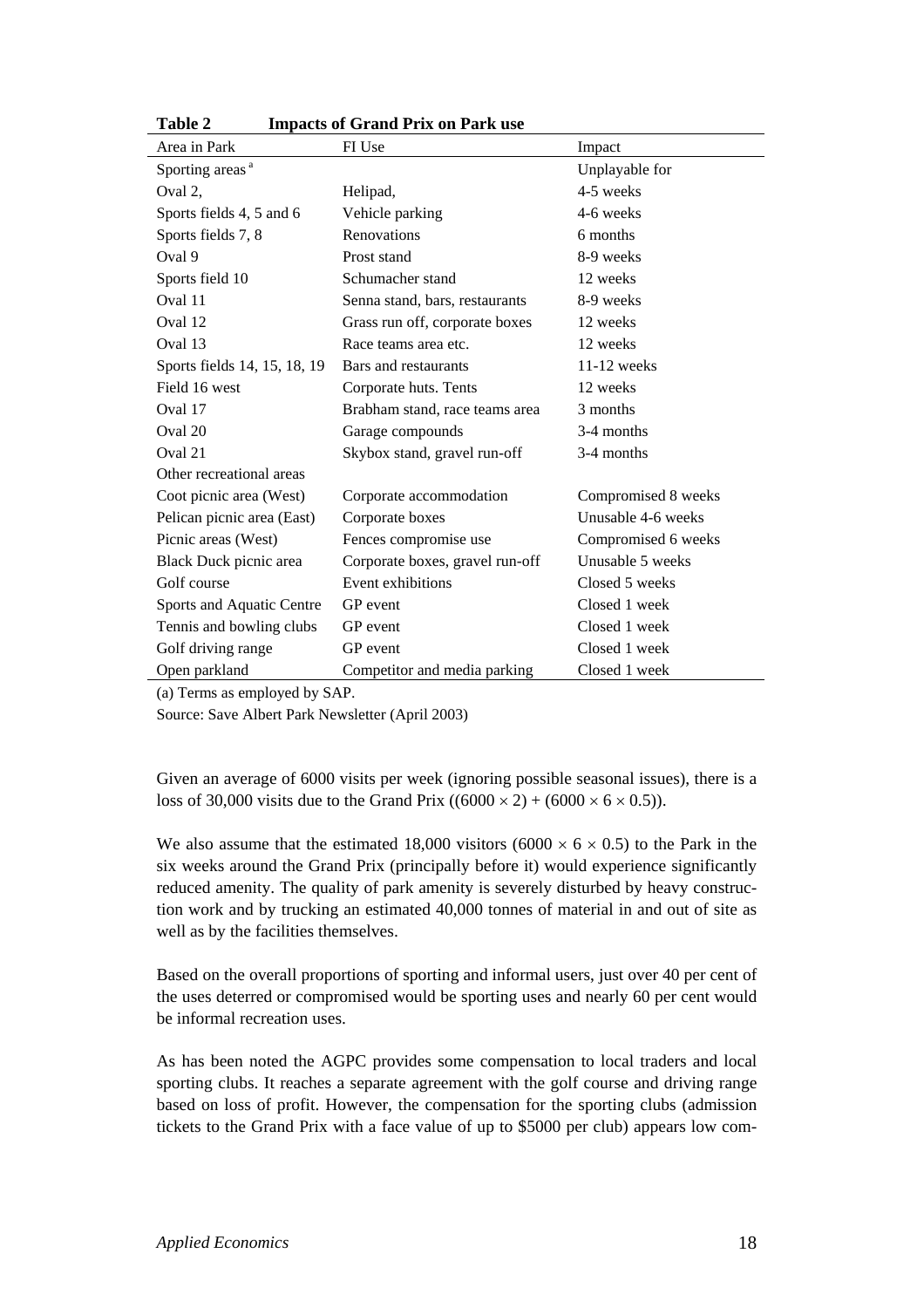pared with the number of persons experiencing the inconvenience and loss of use. In any case, these tickets do not compensate park users who are not interested in the Grand Prix.

In its 2005 report, NIEIR reported that the estimated value of lost park use during the week of the Grand Prix alone was \$1.48 million in 2000 (based on its 2000 study). NIEIR stated that this estimate was based on 'the cost of activities foregone by residents or visitors seeking a second-best alternative with respect to their recreational and leisure activities (NIEIR, 2005, page 45). It is not clear how this estimate was derived. It implies a cost of about \$250 per visit lost in Grand Prix week which is not a credible value parameter.

However, Lansdell and Gangadharan (2003) have done a major research study on the informal recreational value of Albert Park. They used the travel cost method to infer the surplus value that each user derived from use of the Park. Using this method, researchers survey a sample of users of a park to determine user rates in relation to travel costs. Those who travel a long way have high travel costs and very little surplus value from using the park. Those who have low travel costs have higher surplus value.

The authors obtain a range of results from their detailed study. Their central estimate is that the 1.7 million informal recreation users obtain an annual value of \$22.7 million from use of the park. Sporting users were not included in the analysis partly because they already pay for use (although they may still have significant surplus). The Lansdell and Gangadharan results imply an average value of \$13.3 per park user.

This average value is quite low compared with an average value of \$33 found in a survey of 200 recreational (travel-cost) studies in the United States ten years earlier (Walsh et al., 1992). However the American values were above this (\$33) average for exotic recreations in exotic locations and below it for more mundane activities like picnics.

In estimating the value of lost uses and amenity in Albert Park, this report adopts the Lansdell and Gangadharan figure of \$13.3 for lost uses and an amount of half this for reduced amenity. Similar and consistent figures are adopted for estimates of informal consumer surpluses for various Grand Prix experiences in Chapter 4.

Accordingly, our central estimate is that the Grand Prix has a community cost due to loss of use and amenity of the Park of \$516,000. This equals (30,000 visitors not using the Park  $\times$  \$13.3) plus (18,000 visitors with reduced amenity  $\times$  \$6.50).

#### **Noise Costs**

Under the *Act,* the Grand Prix event is exempt from normal noise regulations. This does not mean that the noise has no cost to local residents.

We have not found any recent documentation of the noise effects of the Grand Prix and therefore draw on Vipac engineers and Scientists (1994), which estimated noise im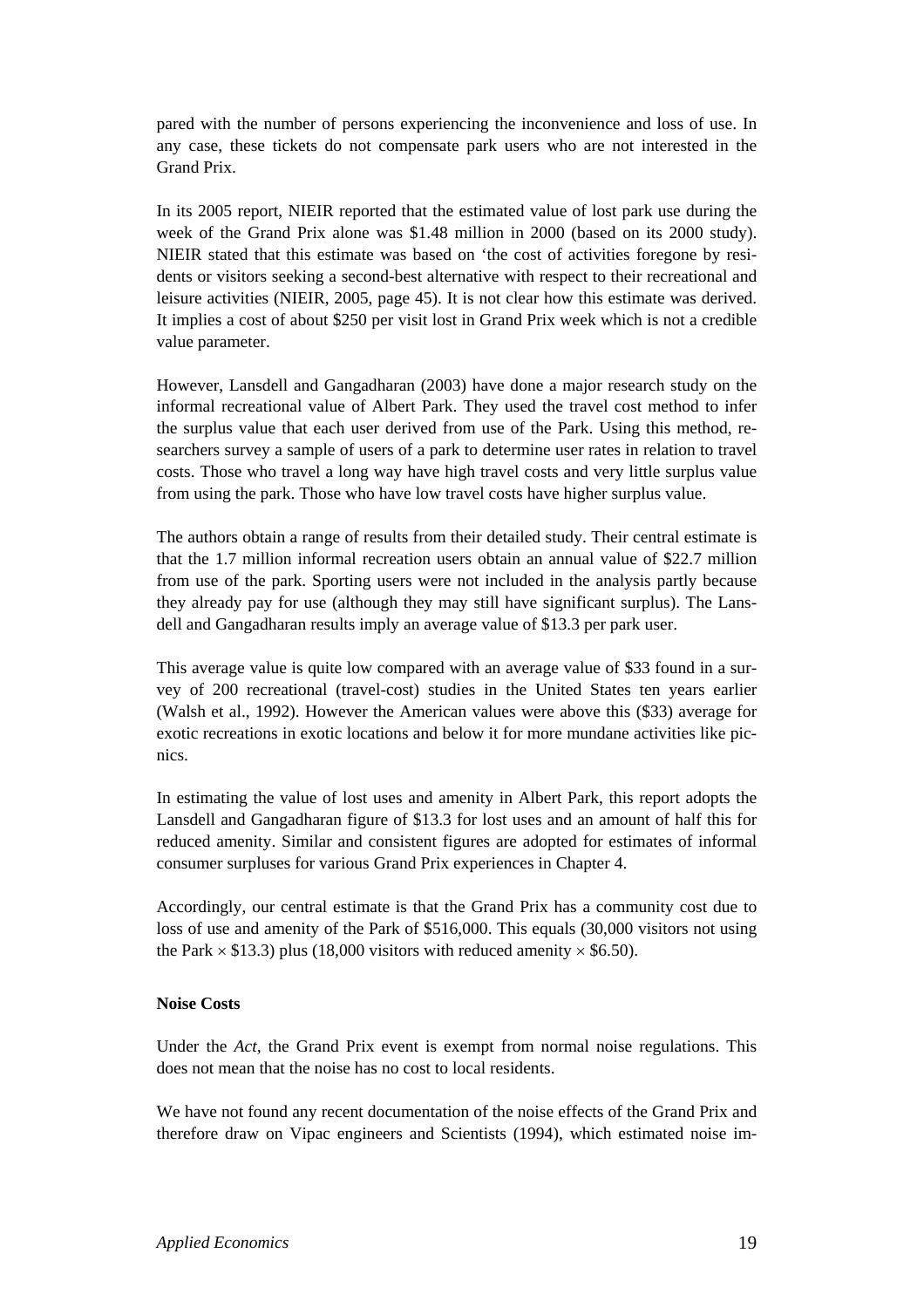pacts based on noise simulations and experience of the Grand Prix then held in Adelaide. Of course, engine technology has changed. One piece of correspondence provided to the Consultant indicated that current F1 cars are noisier than those in the early 1990s which had turbo chargers and fed some of the exhaust noise back through the turbo charger before release to the atmosphere. On the other hand, Grand Prix constructions may reduce the noise impact.

However, advice from Port Phillip Council is that the general pattern of noise contours estimated by Vipac remains accurate, subject to wind variations. If the wind blows from the South, as it sometimes does, more residents would be affected in the North and fewer in the South. But total households affected would be similar.

Based on Vipac (1994) and as reported by the Doctors Working Group (1994), noise levels with the Grand Prix would be as shown in Box 1.

In addition to the actual race events, semi-trailers bring in an estimated 40,000 tonnes of infrastructure (for grandstands, corporate boxes and concrete barriers). There are ancillary loud entertainments (rock concert), loud speakers at 125-130 dB(A), and noise from traffic coming and going to the event, as well as from helicopters.

| During Formula One race |                                        |                      |                      |
|-------------------------|----------------------------------------|----------------------|----------------------|
|                         | Trackside                              | 100 metres           | 200 metres           |
|                         |                                        |                      |                      |
| Maximum noise           | $125 \text{ dB}(A)$                    | $105 \text{ dB}(A)$  | $101 \text{ dB}(A)$  |
| High 5 minute average   |                                        | $95 \text{ dB}(A)$   | 93 $dB(A)$           |
| Other racing events     |                                        |                      |                      |
| Maximum noise           |                                        | $91.5 \text{ dB}(A)$ | $91.5 \text{ dB}(A)$ |
| High 5 minute average   |                                        | $85 \text{ dB}(A)$   | $83 \text{ dB}(A)$   |
|                         |                                        |                      |                      |
| Albert Road             | Hourly daytime average                 |                      | $60.5 - 64$ dB(A)    |
|                         | Maximum fairly continuous hourly noise |                      | $76 - 89$ dB(A)      |
|                         |                                        |                      |                      |
| Queens Road             | Hourly daytime average                 |                      | $70 - 72$ dB(A)      |
|                         | Maximum fairly continuous hourly noise |                      | $80 - 90.5$ dB(A)    |
|                         |                                        |                      |                      |
| Canterbury Road         | Hourly daytime average                 | $70 - 72$ dB(A)      |                      |
|                         | Maximum fairly continuous hourly noise | $83.5 - 90$ dB(A)    |                      |

#### **Box 1 Estimated noise levels with the Grand Prix**

Sources: Vipac, 1994; Doctors Working Group, 1994.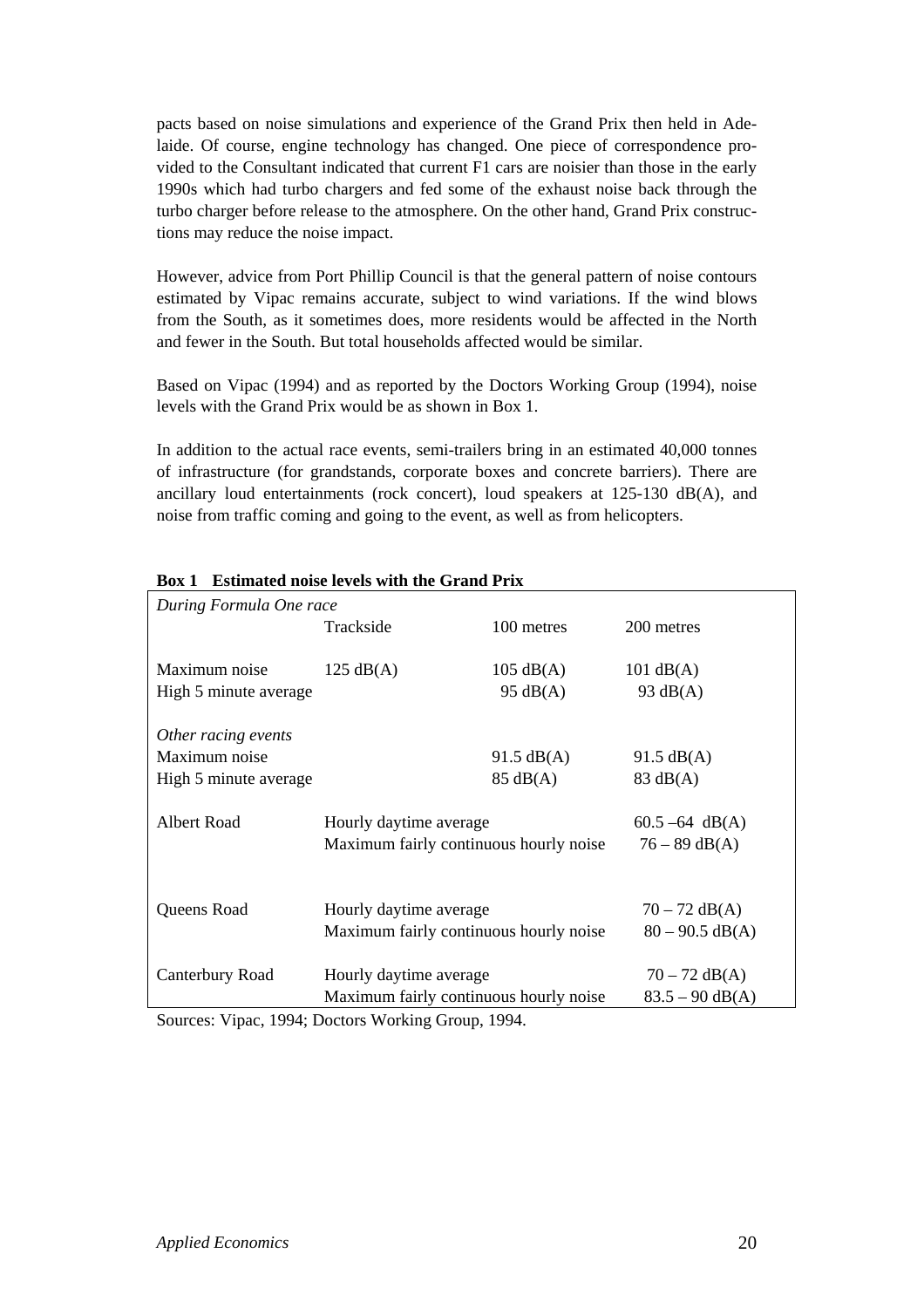As an indication of noise impacts, noise levels:

- Interfere with sleep and studying at levels above  $50$  dB(A)
- Interfere with communications above 65 dB(A)
- Are generally regarded as annoying at above 70 dB(A)
- Are generally regarded as intolerable at above 80 dB(A)
- May raise pulse and blood pressure at above  $80 \text{ dB}(A)$
- May cause hearing damage at about  $115 \text{ dB}(A)$

In practice, noise annoyance depends on attitudes to the noise source. Some people enjoy loud music, for example. Health effects depend on vulnerability. All effects depend on the noise duration.

Correspondence from Councillor Logan (Port Phillip Council) indicates that about 7000 people (or 2500 households) reside within the 80 dB(A) line for the GP and that a fair number of these reside within the 90 dB(A) line. The Doctors Working Group (1994) reported that about 30,000 people resided within one kilometre of the track at the time of the 1991 Census. Allowing for population growth this implies about 12,500 households today.

The Doctors Working Group also noted that Alfred Hospital wards are within 500 to 700 metres of the track and that some 1000 vulnerable elderly residents reside in hostels or elderly accommodation within 500 metres of the track.

For this evaluation, we assume that all 2500 households within the 80 DB(A) zone experience high adverse noise impacts as a result of the Grand Prix (although some households may not view this as a problem). Of the balance of about 10,000 households in the affected area, we assume that one-third experience some annoying noise amenity costs.

The costs of noise disamenity can be estimated from the (negative) effects on property values. Studies of property values have shown that extreme traffic noise (for example immediately under aircraft flight paths very close to an airport) can cause property values to fall by up to 20 per cent (Boardman et al. 2006 and references therein). For the Grand Prix, we assume that noise impacts would cause weekly rentals (actual or imputed) of severely affected properties to fall by 20 per cent and the rents of other affected properties to fall by 10 per cent for one week.

Drawing on Domain.com.au, the average house price in the area is about \$900,000 and the average unit price about \$450,000. We allow an average residential price of \$650,000. Allowing a four per cent rental return, this implies an average rental of \$26,000 per annum or \$500 per week. Combined with the cost assumptions above, the average noise disamenity cost would be \$100 per week for severely affected properties and \$50 for less affected ones. Of course, these are averages. Doubtless, some residents would be willing to pay more than \$100 to avoid the noise from the Grand Prix; others would pay less.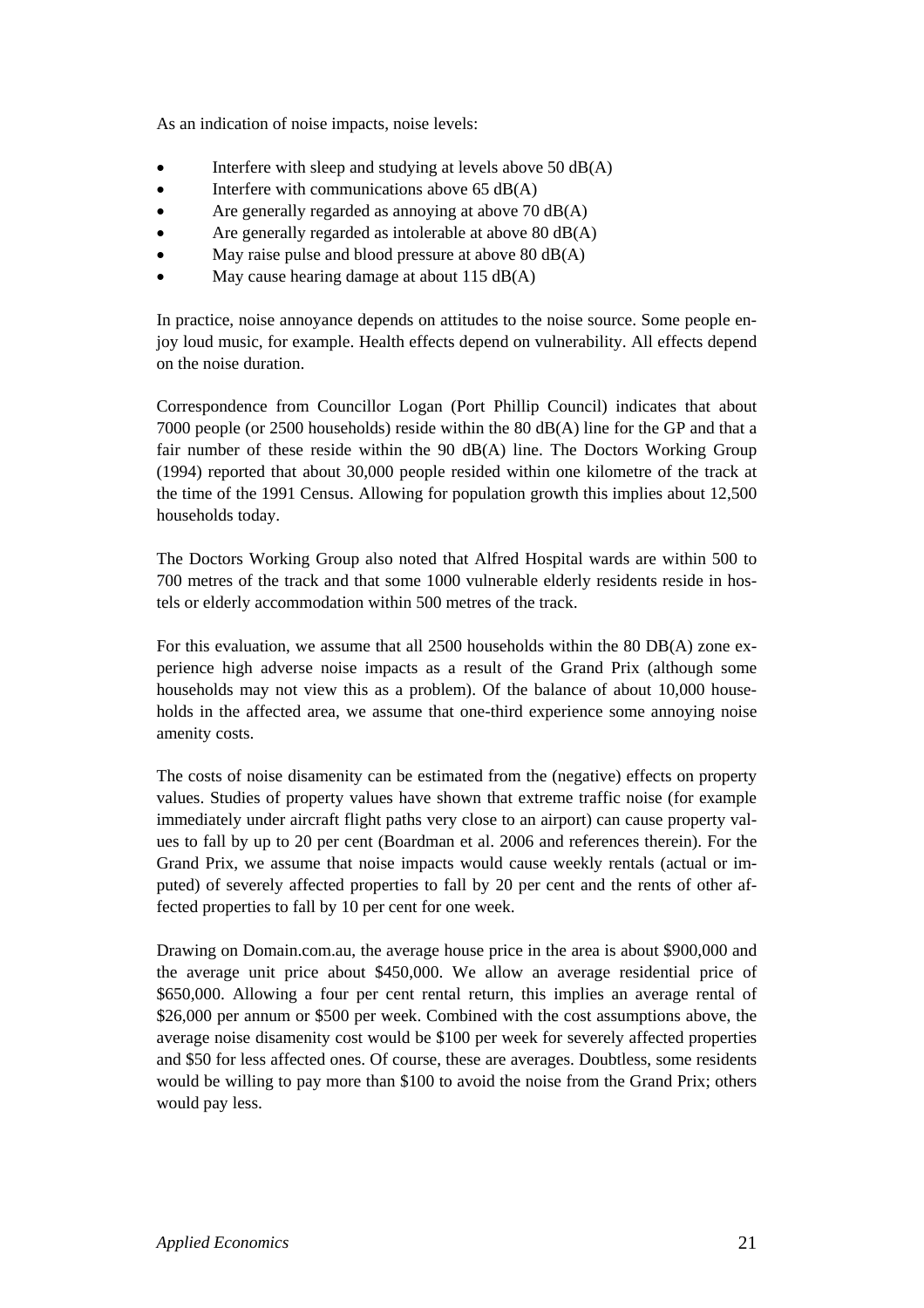Total noise costs for residents would be \$415,000 for each Grand Prix event. This equals (2500 dwellings  $\times$  \$100) + (10,000 dwellings  $\times$  0.33  $\times$  \$50). This does not allow any special costs for elderly persons in old-age accommodation or for patients in Alfred Hospital.

#### **Transport Costs**

Although the road restrictions due to the Grand Prix are known, there appears to have been little analysis of the effects of these restrictions on traffic flows. Analysis is also hampered because traffic volumes on some key roads are uncertain.

The major traffic restrictions are as follows:

- Lakeside Drive is closed in off-peak peak periods for several weeks before and after event to facilitate construction and demounting. Lakeside Drive is closed for all hours for the week of the Grand Prix event.
- A Queens Road kerbside lane leading to Lakeside Drive is closed for four weeks before event.
- In Aughtie Road, stop-go traffic controllers control traffic for seven weeks before the event. Aughtie Road is closed completely for the Grand Prix week.
- Queens Road is closed one Sunday night early in the construction process to allow an overpass to Gate 8 at Roy Street to be constructed.
- On the Saturday and Sunday of the Grand Prix event, there are numerous local road restrictions.

These restrictions are documented in a Traffic and Transport Plan (AGPC, 2005).

Vic Roads informed the Consultant that Lakeside Drive carries about 15000 vehicles a day in both directions, including 6000 in off-peak hours.

On the other hand, Queens Road carries 84,000 vehicles a day, including about 4500 vehicles each way in peak hours. Vic Roads estimated that, in the race week, peak hour restrictions on Lakeside Drive add 500 vehicles per peak hour to Queens Road. Queens Road has six lanes between Union Street and Link Road and five lanes (with one land contra flow) between Link Road and Kings way.

There have been no travel time runs during the event. However Vic Roads and the Coordinator for Sustainable Traffic at Port Phillip Council agree that there is generally only light traffic congestion on Queens Road or on the road network within the St. Kilda / Albert Park precinct during the event week. Also the off-peak traffic restrictions in the park before race week appear to have only minor delay effects.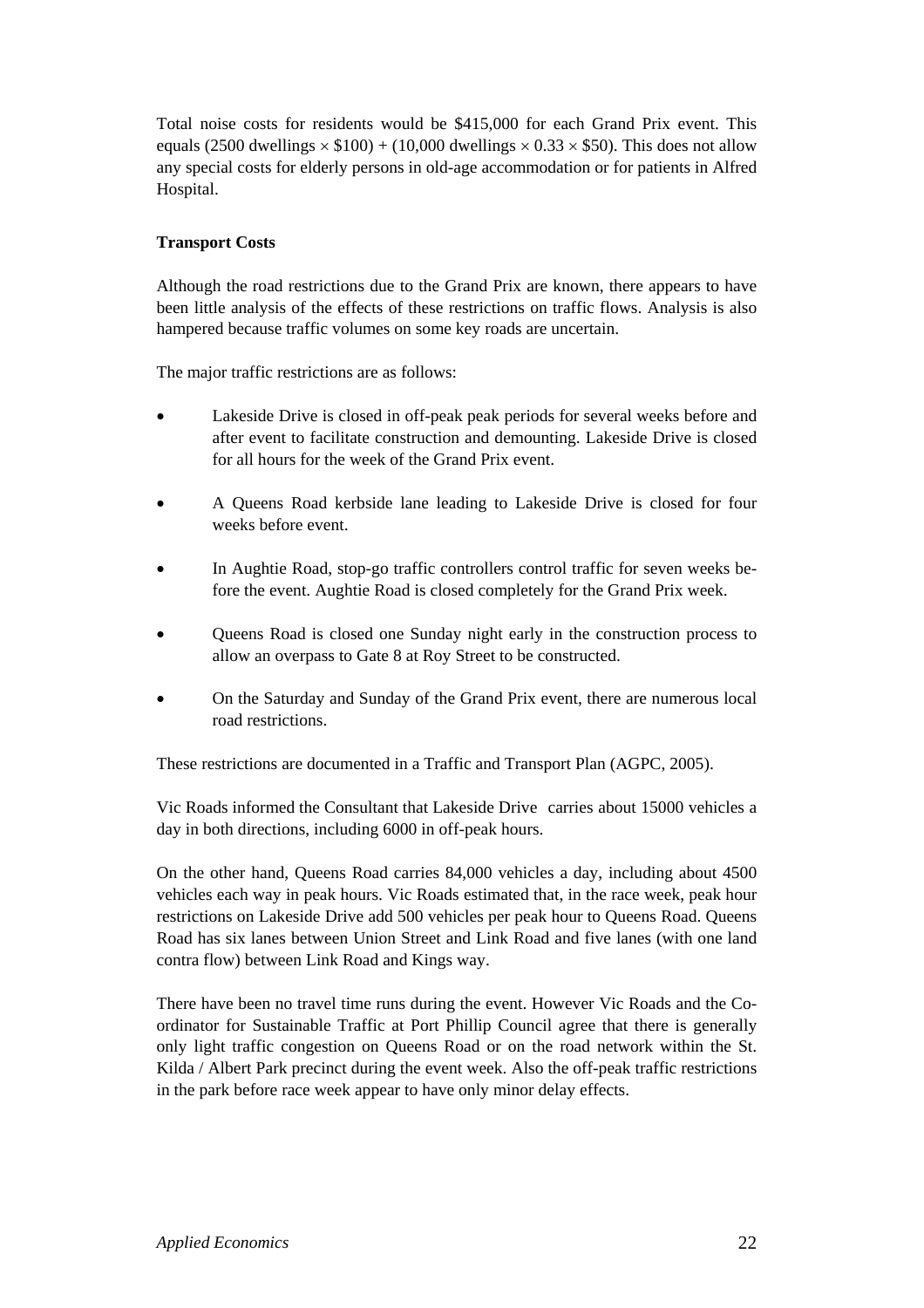However, some delays occur at intersections with Lorne Street and Link Road during and outside the race week. Also, it is appears that Queen's Road is often blocked back to St Kilda Road, South.

One reason cited for the low level of traffic congestion is that local residents are aware of the traffic restrictions and either restrict their trips at critical times or travel to other destinations. However, such changes in behaviour reflect second best choices and are not without cost.

NIEIR (2005) reported that most residents were able to shop with only minor inconvenience and estimated that the cost of using alternative routes was \$0.13 million. NIEIR estimated that, of the 63,000 local residents, 3000 experienced shopping inconvenience in the week of the Grand Prix and 2000 experienced inconvenience in the week after. Their cost estimate also allowed for 4 shopping trips per week taking an extra 30 minutes per trip (partly because of use of public transport) and a cost of \$11 per hour. However, this estimate does not allow for non-shopping trips, makes no allowance for costs of deterred trips, and does not allow for any congestion effects on other users of the network.

Estimates of transport costs due to the Grand Prix are hampered by a paucity of data on the effects. Therefore, the following are only indicative costs. Consider first the Grand Prix week. In this week 15,000 vehicles are diverted out of the park each day for seven days. We allow that this creates extra congestion for another 15,000 vehicles on the network, that each vehicle takes an additional 3 minutes, and that the travel time cost is \$22 per vehicle hour (\$0.37 per minute). Note that this cost parameter is based on Austroads (2005) and allows for more than one person in a car and for business travel as well as leisure travel. The congestion cost for the Grand Prix week would be \$233,100.

Given that there is also some diversion and congestion cost in non-peak hours in the four weeks leading up to the event week and one week after, the total congestion cost could be double this, in the order of \$500,000.

#### **Traffic accidents in Albert Park**

Bannerman (2000) provides evidence that road accidents are higher per vehicle on the high-speed Grand Prix roads in the Park than they are on more conventionally engineered roads in other parks. Also the Save the Albert Park Group maintains that there remain a high number of non-recorded property damage accidents.

On the other hand, Parks Victoria states that casualty road accidents for which there are data are no longer (if they were ever) higher in the Park than elsewhere. After the Grand Prix, the AGPC re-engineers the kerbs for safety and water-filled barriers are placed in Aughtie Drive to reduce speeds and accidents.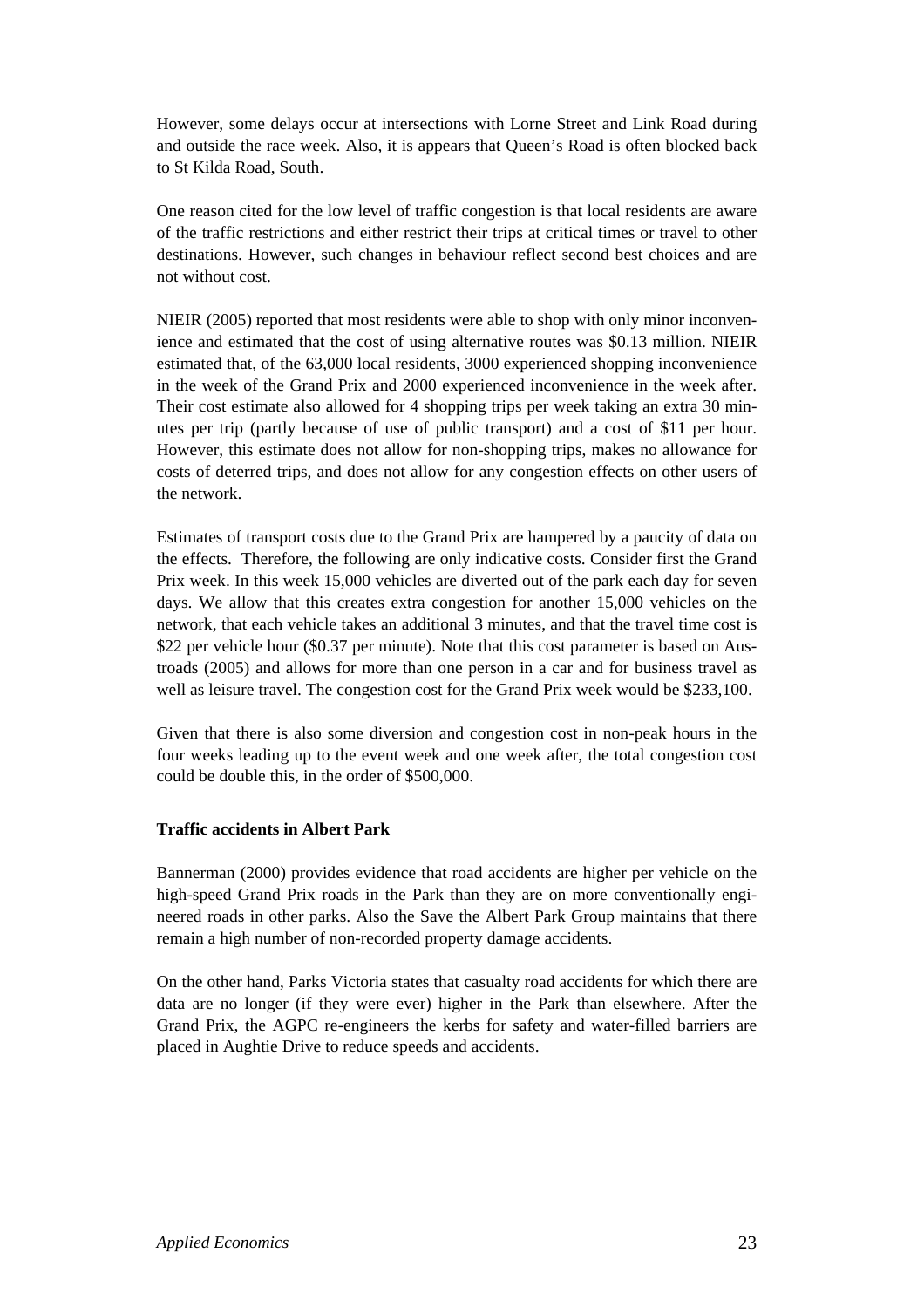In any case, following the logic of the brief for this report, additional accidents even if proven would not be included here because they would be a function of the existence of the Grand Prix track, not of holding the Grand Prix event in 2005. If additional accidents occur, however, they should be included in any long-run assessment of the Grand Prix.

#### **Conclusions**

We have estimated the community costs of the 2005 Grand Prix as follows:

| Loss of park uses and amenity          | \$516,000   |
|----------------------------------------|-------------|
| Noise costs                            | \$415,000   |
| Traffic diversion and congestion costs | \$ 500,000  |
| Total community cost                   | \$1,431,000 |

As has been stressed, these are indicative costs. Given that these cost are borne predominantly by the local community around Albert Park they are a significant amount. However, they are small relative to the \$70 million cost of constructing and running the Grand Prix. Thus, if they were twice as high, or half as high, as estimated here, they would have limited effect on the overall outcome of a cost-benefit analysis for the state of Victoria.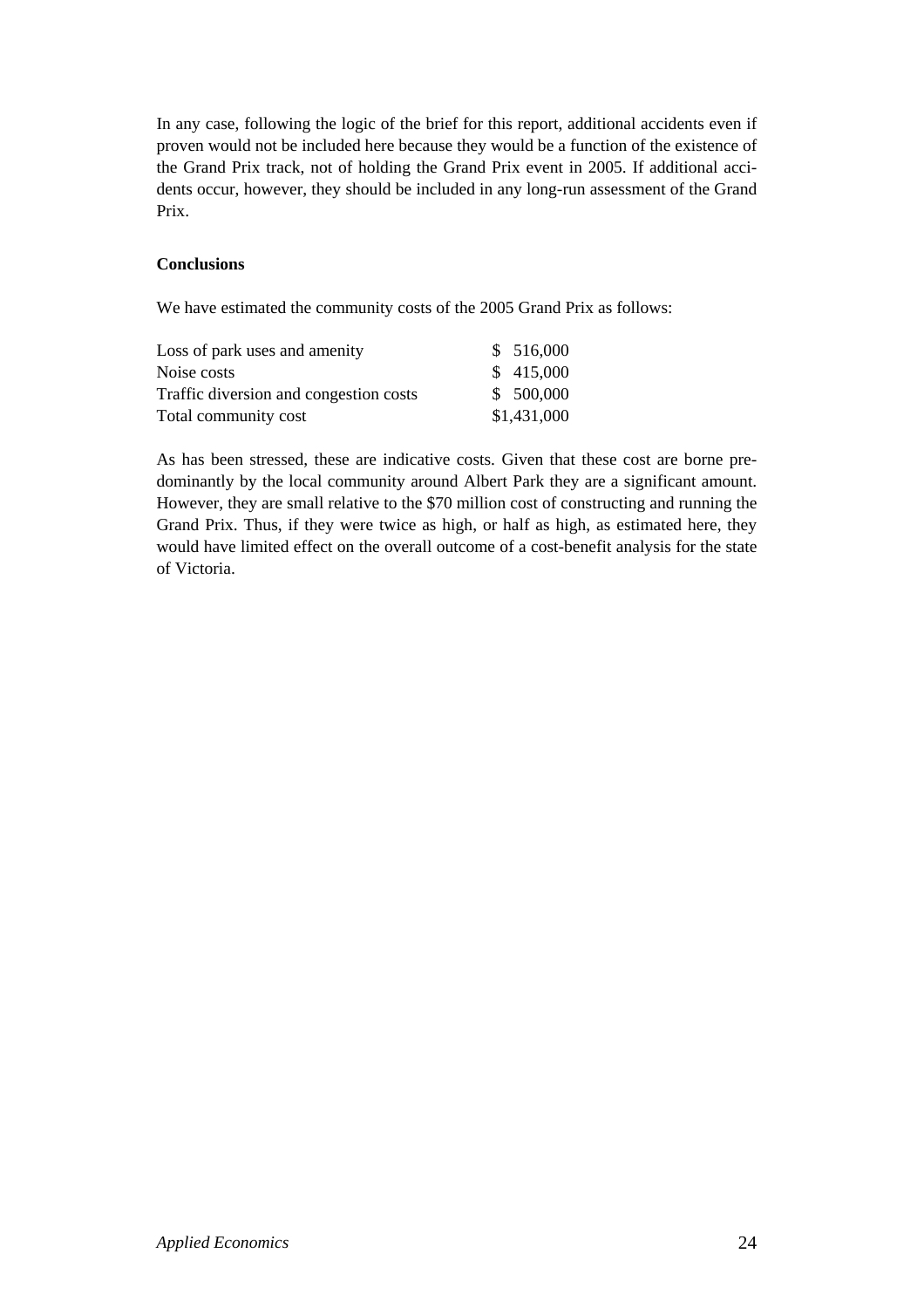# **4 Benefits of the 2005 Grand Prix**

### **4.1 Numbers of GP Spectators and State Visitors**

The benefits of the Grand Prix are driven mainly by the numbers of spectators of the GP. As spectators they generate revenue for the AGPC and they may experience some consumer surplus. As visitors to Victoria, they may also generate extra local income in excess of the costs of production. Accordingly, we first summarise estimates of the numbers of GP spectators and state visitors.

In discussion with Applied Economics, AGPC estimated the following approximate attendance figures:

| $\bullet$ | Thursday 3 March 2005<br>sions) | 70,000 (includes 30,000 free general admis- |
|-----------|---------------------------------|---------------------------------------------|
| $\bullet$ | Friday 4 March 2005             | 80,000                                      |
| $\bullet$ | Saturday 5 March 2005           | $100,000 - 110,000$                         |
| $\bullet$ | Sunday 6 March 2005             | $110,000 - 120,000$                         |
|           | Total admissions over four days | $360,000 - 380,000$                         |

According to the AGPC, on the week-end, there are 20,000 people in corporate areas, 35,000 in grandstands (when nearly full), and the balance is in general admission areas.

These numbers are estimates based on ticket sales, observations of the numbers of corporate and grandstand seats occupied, and observations of general admission areas. The numbers are not precise because there are no turnstiles. Also corporate and grandstand seats are sold only as four days tickets, but can be used by anyone. General admission tickets are sold on a four-day and one-day basis, with most sold as a one-day ticket.

The Save the Albert Park Group (2006) contends that on the basis of its counting of entries and observations of grandstands these estimates are too high. In Appendix A, it estimates hat attendance over the four days totaled 266,500 (including 48,500; 57,000; 71,000 and 90,000 attendances over the four days respectively).

For the purpose of this evaluation, we have accepted the estimates by AGPC, but note that they may be on the high side. The implication of this is that international and interstate visitors (and their expenditure) may be overestimated. However, as discussed below, we believe that the estimates of GP-generated visitor expenditure given below are reasonable.

Total admissions exceed the number of separate persons attending because many people attend on more than one day, especially four-day ticket holders. As reported by NIER (2005), AGPC estimates the number of separate visitors (SV) with the following formula: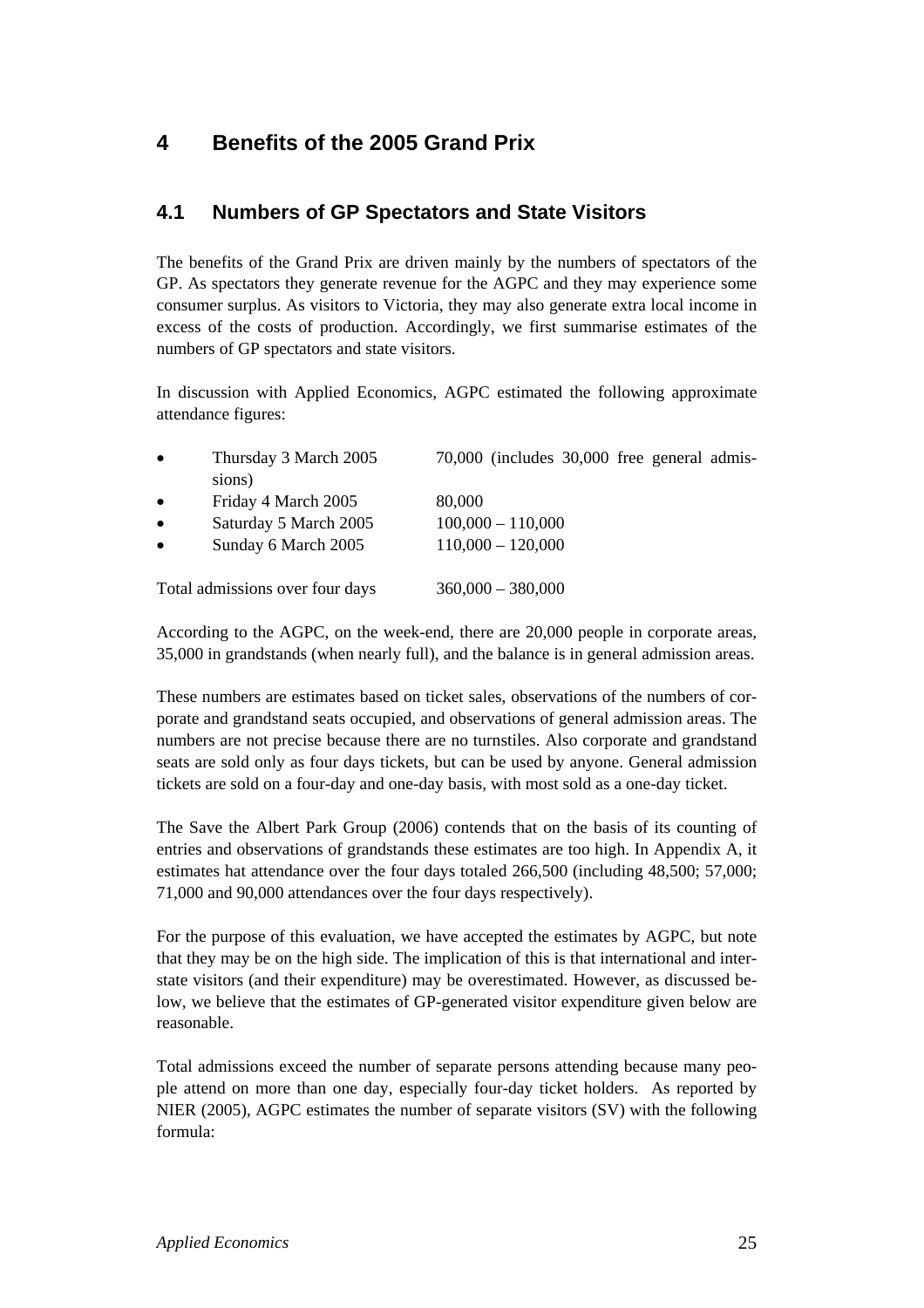$$
SV = 1.25 (A + B) + 2C + D
$$
 (1)

where  $A =$  the number of four-day general admission tickets  $B =$  the number of four-day grandstand tickets  $C =$  the number of corporate tickets  $D =$  the number of one-day general admission tickets

According to NIER (2005), this formula generated  $170,551$  separate visitors.<sup>4</sup> Note that the formula (and the resulting estimate) does not include the free general admissions on 3 March 2005, which could involve up to an extra 30,000 visitors, but presumably nearly all local persons.

On the basis of about 2600 interviews of attendees<sup>5</sup>, NIER estimated that there  $23,606$ overseas visitors and 32,503 interstate visitors, with the balance Victorians (see Table 3).

Drawing on their survey, NIER also estimated the numbers of overseas and interstate visitors who came to Victoria specifically because of the GP and the number of these visitors who stayed extra days because of the GP. These numbers are also shown in Table 3. In total, NIEIR estimated that the GP attracted 27,764 visitors to the state who would not have come otherwise and encouraged 2548 visitors to stay longer than they otherwise would have done.

In addition, the GP attracted nearly 3000 drivers, team members and officials to Melbourne and about 800 media representatives. Of these an estimated 2668 were from outside Victoria. Thus in total, including visiting spectators, the GP attracted an estimated 30,432 interstate and overseas visitors due to the GP.

Further to this, NIER (2005) estimated that these extra visitors spent a total of 174,034 visitor nights in Victoria (an average of 5.7 nights per visitor). NIER also estimated that the 2458 extended-stay visitors spend an extra 20,960 nights in Victoria (an average of 8.5 days extra).

| Table 5<br><b>Estimated numbers of separate visitors (a)</b> |                |       |             |               |  |
|--------------------------------------------------------------|----------------|-------|-------------|---------------|--|
| Visitor Origins                                              | <b>Numbers</b> | %     | Came for GP | Stayed for GP |  |
| Melbourne                                                    | 102,161        | 59.9  |             |               |  |
| Other Victoria                                               | 12,281         | 7.2   |             |               |  |
| Interstate                                                   | 32,503         | 19.1  | 19,502      | 1149          |  |
| International                                                | 23,606         | 13.8  | 8,262       | 1309          |  |
| Total                                                        | 170,551        | 100.0 | 27,764      | 2548          |  |
|                                                              |                |       |             |               |  |

| <b>Table 3</b> | Estimated numbers of separate visitors (a) |  |  |  |
|----------------|--------------------------------------------|--|--|--|
|                |                                            |  |  |  |

(a) Excluding GP teams and media. Source: NIER, 2005.

<sup>4</sup> The number of ticket sales is confidential AGPC information and not known to us.

 $<sup>5</sup>$  NIER (2005) did 2760 interviews, but this included an unspecified number with media repre-</sup> sentatives and teams and drivers for the event.

 $\overline{a}$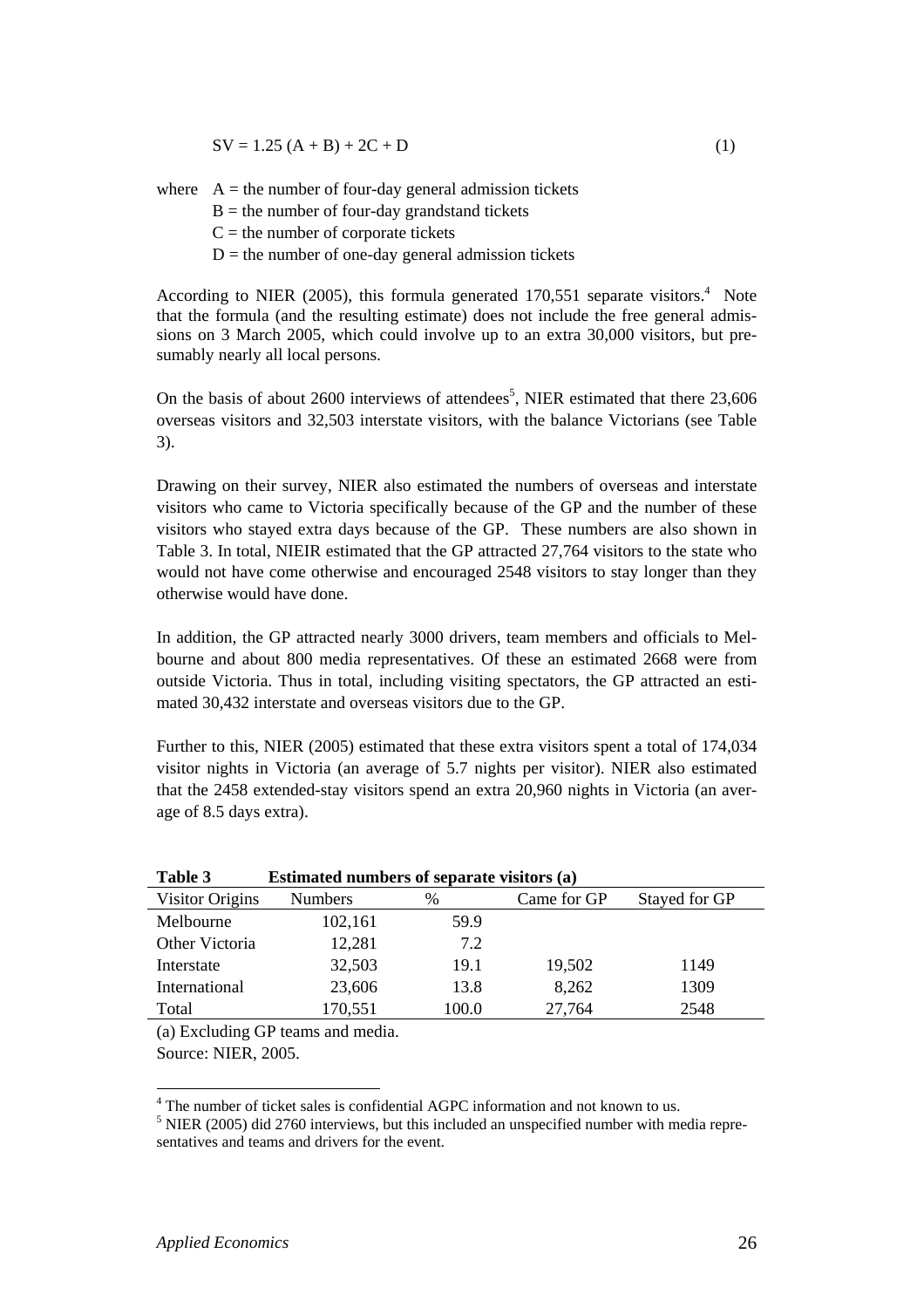Overall, NIEIR's estimates of international and interstate visitor and visitor nights seem realistic and are adopted in this report. As noted, total admission numbers may be high. Also, it is not clear why visitors staying on for the GP extend their stay for more than the four to five days for the GP. On the other hand, NIEIR estimates of visitors attracted specifically by the GP may be conservative, as NIEIR suggests.

### **4.2 Visitor and Sponsor Payments to AGPC**

In 2005, the AGPC received \$52.4 million in revenue from its commercial activities, made up as follows.

|                                    | (S)        |
|------------------------------------|------------|
| Sales revenue                      | 41,475,055 |
| Sponsorship and commercial revenue | 10,885,958 |
| Other operating revenue            | 78.547     |
| Total                              | 52,439,560 |

Source: Australian Grand Prix Corporation: *Annual Report 2005*.

This revenue represents a benefit to the Victorian Government (or taxpayer).

### **4.3 Victorian Consumer Surpluses**

As has been noted, consumer surplus is the difference between what people are willing to pay for the GP experience and the price that they actually pay. When a seller tries to maximize revenue and adopts price discrimination strategies, consumer surpluses may be quite low. On the other hand, when people can attend an event free of charge, as applied to general admission areas on Thursday 3 March, the whole value of the experience is consumer surplus.

To estimate consumer surpluses, ideally a demand curve would be estimated for each facility (grandstand position and general admission area) and for each day based on some evidence from similar events or a consumer survey. This is not possible here.

The most comparable case of which we are aware is contained in the evaluation of the V8 car races in Canberra (ACT Auditor-General's Office, 2002). In this case the ACT Auditor-General was able to draw on a consumer survey of the price responsiveness of demand by the Centre for Tourism Research (2001) to estimate a linear demand curve and a consumer surplus measure. The research for the 2000 V8 event indicated that the surplus was equal to 10.8 per cent of ticket revenues (\$227,000 compared with ticket revenue of \$2.1 million). This was about \$9 per head. This estimated surplus reflected relatively high prices for the event.<sup>6</sup>

 $\overline{a}$ 

<sup>&</sup>lt;sup>6</sup> The ACT Auditor-General's Office (2000) allowed for a 28 per cent increase in consumer surplus for the 2001 V8 event because prices had been reduced and ticket revenue was 28 per cent higher in 2000 than in 2002.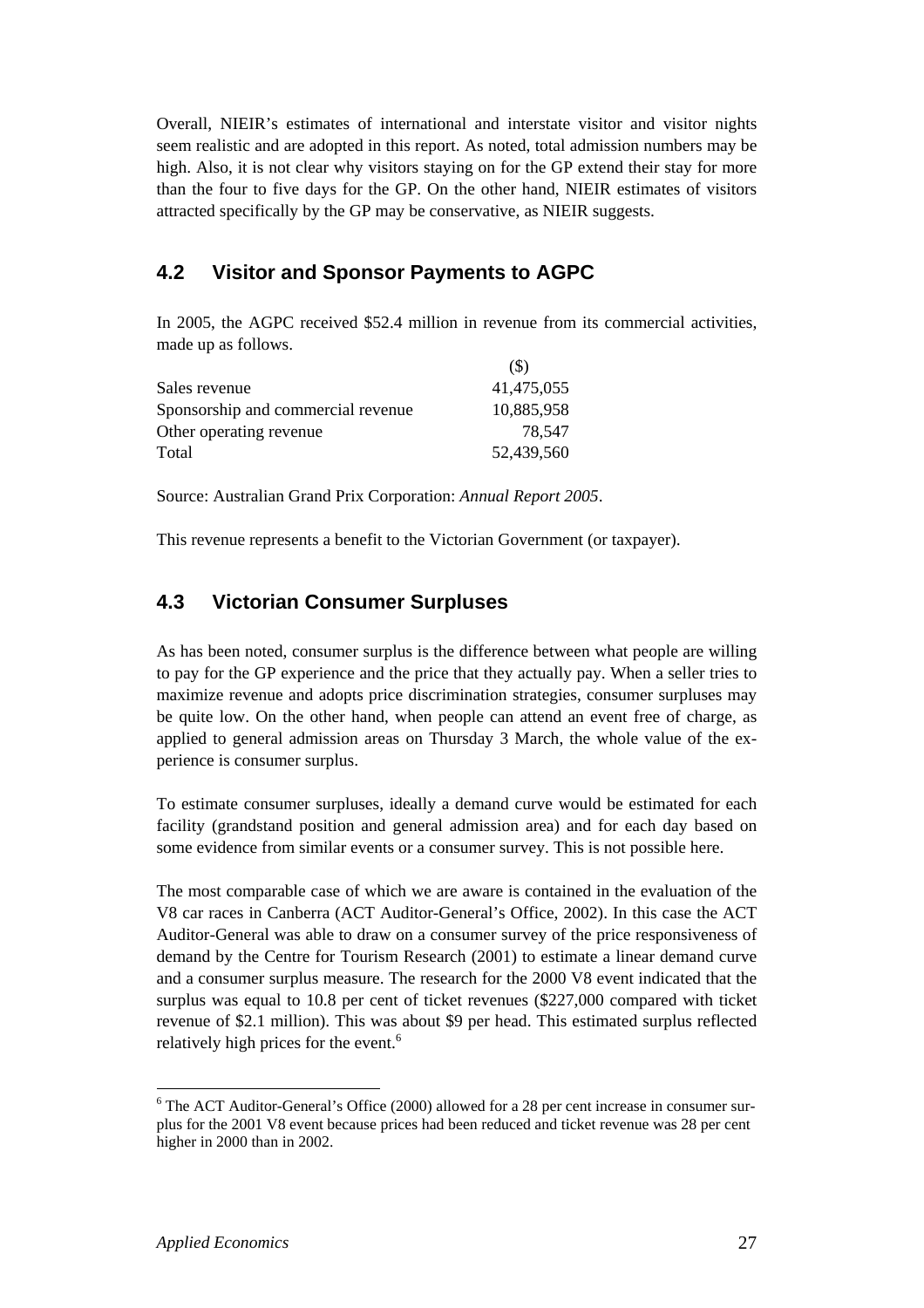In the case of the Australian FI Grand Prix, the AGPC policy is to maximize revenue by setting the high market prices and by using strong price discrimination techniques. Four day grandstand tickets vary with position from \$430 to \$600. General admission tickets vary from \$20 to \$100 with different prices for adults, children and seniors, and family tickets.

We consider therefore that an assumption that consumer surplus is about 12 per cent of ticket revenue from sales to Victorians is reasonable. (Any consumer surplus of non-Victorians is not relevant).

As shown in Table 3, an estimated 67 per cent of spectators are Victorian residents. It follows that the consumer surplus of Victorian residents was (\$41.5 million  $\times$  0.67  $\times$  $0.12$ ) = \$3.34 million.

To validate this, we note that of the approximate total of 330,000 paying attendances over the four days, 67 per cent were by Victorians. Thus there were some 221,000 attendances by Victorians. Our estimate of consumer surplus implies that the average consumer surplus was \$15.1 per Victorian attending the Grand Prix.

In addition, an estimated 30,000 Victorians attended free on Thursday, 3 March. Allowing a willingness-to pay value of \$15 per head, including children, for the more modest Thursday events, the consumer surplus for this day was \$450,000.

On these assumptions, total consumer surplus for Victorians was \$3.79 million.

### **4.4 Benefits to Victorian Businesses**

#### **Benefits during the Grand Prix period**

Table 4 shows estimated expenditures per trip and per night by visitors to Victoria excluding air fares and expenditures on GP tickets. Air fares are excluded because very little profit from air fares accrues to Victorian households. First, profits are low. Second, Qantas is based in Sydney and almost half foreign-owned. Virgin is based in Brisbane. Third, many overseas visitors use foreign airlines. Expenditure on Grand Prix tickets is excluded because this accrues to the AGPC and is counted separately. However, the numbers in the table include expenditure at the Grand Prix.

|  |  |  | Table 4 Estimated expenditures by interstate and international visitors (a) |  |  |
|--|--|--|-----------------------------------------------------------------------------|--|--|
|--|--|--|-----------------------------------------------------------------------------|--|--|

|            | Extra visitors |           | Stay-extenders |           | Other visitors |           |
|------------|----------------|-----------|----------------|-----------|----------------|-----------|
|            | Per trip       | Per night | Per trip       | Per night | Per trip       | Per night |
| Interstate | 1248           | 275       | 1490           | 277       | 1340           | 201       |
| Overseas   | 1564           | 196       | 2175           | 193       | 2301           | 132       |

(a) Expenditure excludes airfares and expenditure on GP tickets. Source: NIEIR, 2005.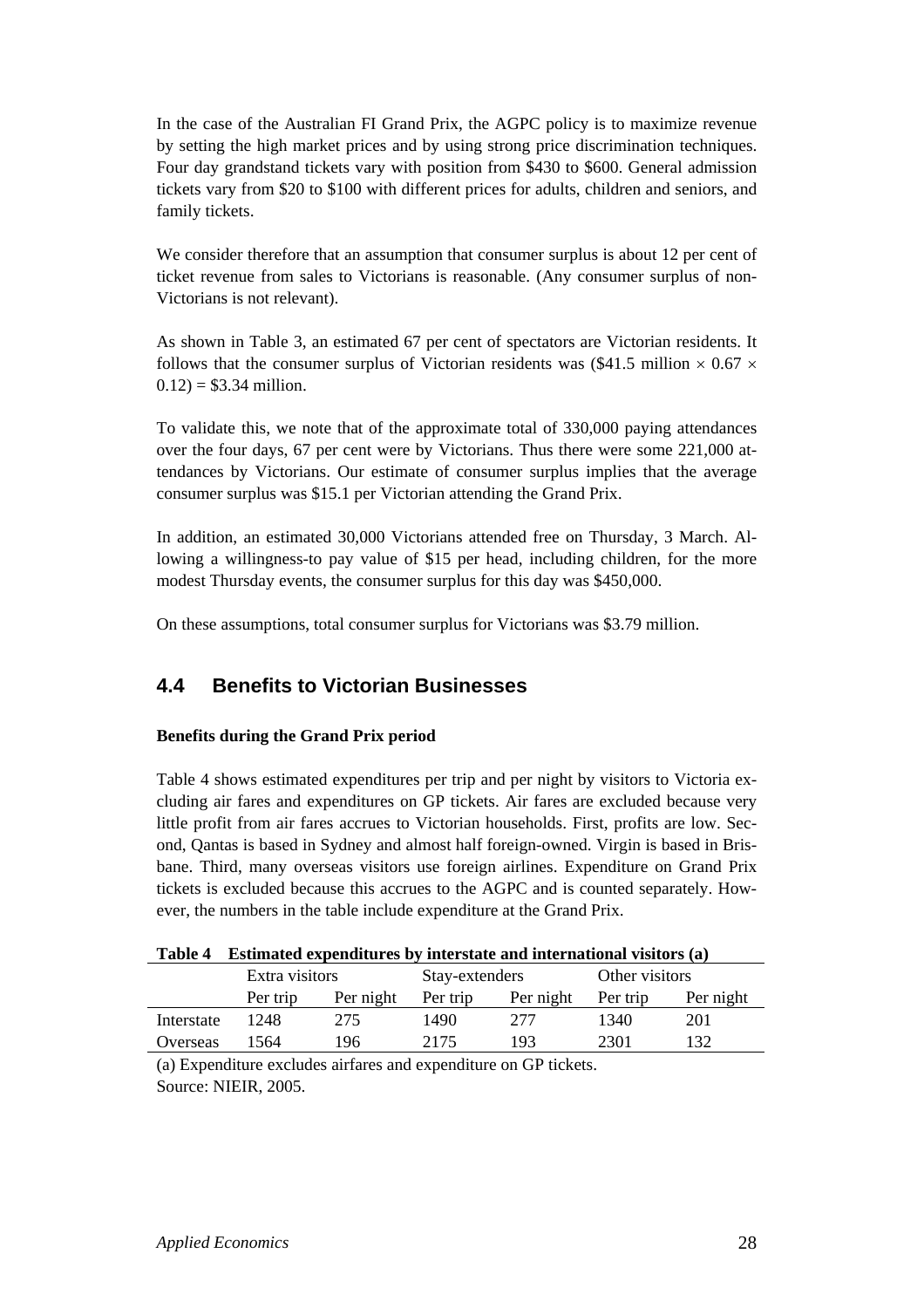| Visitor group                | <b>Numbers</b>  | \$/trip <sup>a</sup> | \$ million |
|------------------------------|-----------------|----------------------|------------|
| Interstate: extra trips      | 19,502          | 1,248                | 24.3       |
| International: extra trips   | 8,262           | 1,564                | 12.9       |
| Interstate: extended stay    | 1,149           | 1,490                | 1.7        |
| International: extended stay | 1,309           | 2,175                | 2.8        |
| Sub-total                    |                 |                      | 41.7       |
| Media                        | $668^{\rm b}$   | $3,593^{\circ}$      | 2.4        |
| GP teams                     | $2,000^{\rm b}$ | $7,950^{\circ}$      | 15.9       |
| Total                        |                 |                      | 60.0       |

**Table 5 Additional expenditure in Victoria** 

(a) Excludes purchase of GP tickets.

(b) Assumed break-up of 2668 media and GP team visitors.

(c) NIER total figures divided by estimated numbers.

Table 5 shows the additional expenditures in Victoria. The figures for the basic visitor groups are based on the numbers shown in Tables 3 and 4. The figures for media and GP team expenditure are taken from the NIEIR report. The amounts total \$60.0 million. This is lower than the NIER estimate of \$73.9 million, which included expenditures on GP tickets and parts of air fares.

Equation (2) shows how operating surpluses ( $\pi$ ) after tax may be estimated.

$$
\pi = [ \Delta E \times (1 - IT] \times (1 - CI) \times (1 - DT) \tag{2}
$$

where ∆*E* is the increase in expenditure, *IT* is indirect (GST and excise) taxes as a percentage of turnover, *CI* is the cost of inputs as a function of revenue less indirect tax, and *DT* is direct profit tax rate.

Suppose plausibly that  $IT = 0.10$ ,  $CI = 0.7$ , and  $DT = 0.3$ , the operating surplus after Commonwealth taxes would be 19 per cent of the change in expenditure.

Note however that this presumes that firms will increase output to meet the extra demands. Some firms may meet new demands by redirecting output. A restaurant that is full on Saturday nights may service new demands by reducing service to existing customers. In this case there would be minimal, if any, increase in local expenditure or increase in operating profit.

Now suppose also that the cost of inputs (*CI*) above include expenditure on employing additional labour equivalent to twenty per cent of revenue less indirect tax and that this labour would be willing to work for only 50 per cent of the wage paid. In this case the workers would receive surplus) equivalent to 9 per cent of the increase in expenditure  $(\Delta E \times 0.9 \times 0.2 \times 0.5)$ .

To gain insight into possible operating profit margins, the Consultant held discussions in Melbourne with Tourism Victoria, the Victorian Employers Chamber of Commerce,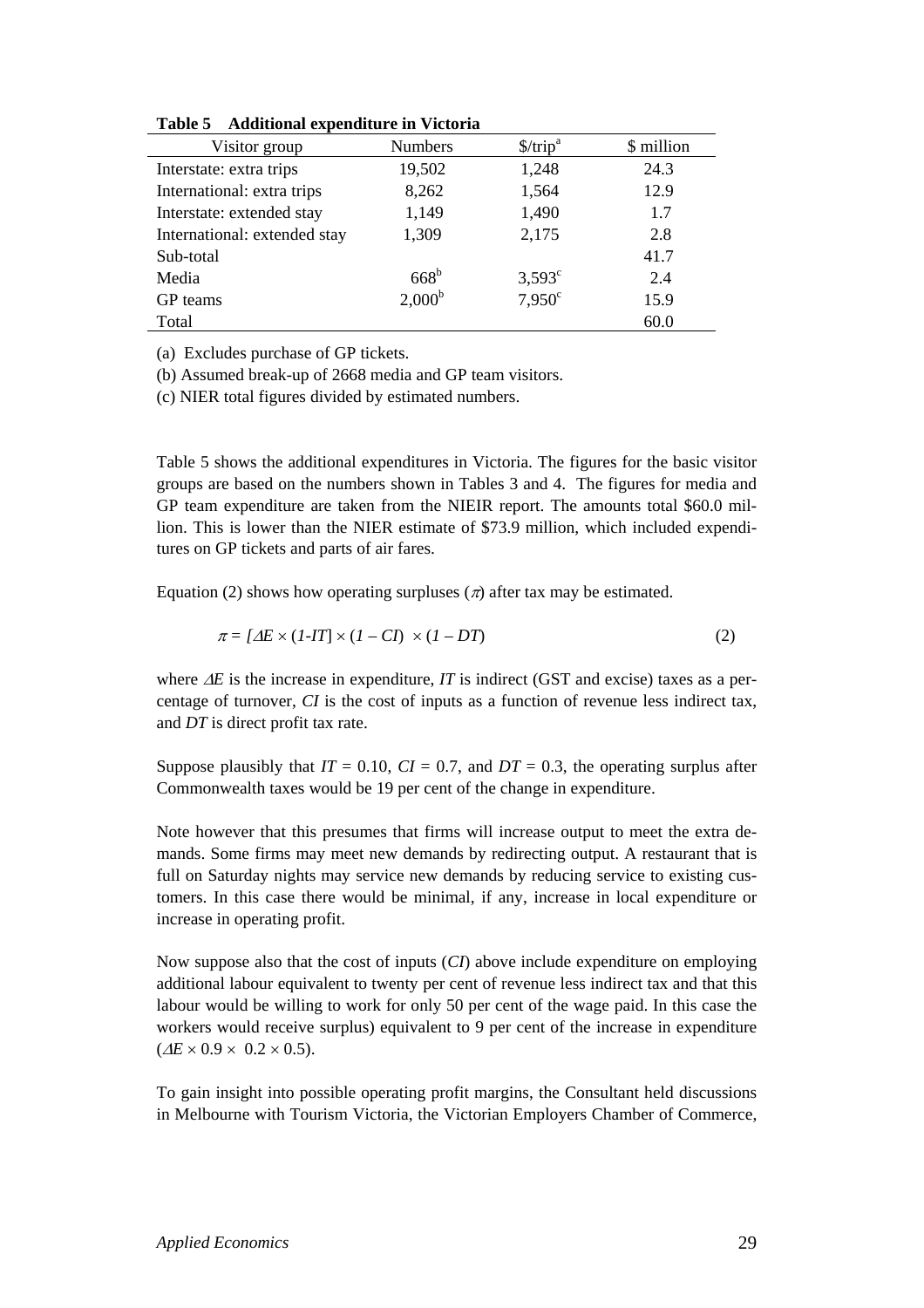and Restaurant and Catering Victoria. However, none of these organizations could provide an estimate of the operating profit per marginal dollar of tourism expenditure.

Several people observed that the tourism industry is highly competitive, with easy entry and very low profits.<sup>7</sup> It was also pointed out there is a shortage of skilled staff (chefs) and that wages for out-of-hours work with penalty rates are significant. In addition, in areas like catering for special events, there are low fixed costs and relatively high operating costs relative to revenue.

On the other hand, the low profits to some extent reflect excess capacity in the industry. There are 7000 licensed restaurants in Victoria and many unoccupied seats. This suggests that there could be significant marginal operating profit in this sector. Low longrun average profits are not inconsistent with high marginal operating profits in an industry with excess capacity.<sup>8</sup>

These observations imply that attracting more resources into the tourism sector in the long run is not an efficient use of resources. However, increasing demand for tourism services in the short run is beneficial (providing it does not attract more resources to the industry in the long run).

Turning to quantitative analysis, Dwyer et al (2004) provide the most detailed Australian study of the effects of additional tourist expenditure on state output and welfare that we are aware of. The authors use the Monash computable general equilibrium model to estimate the impact of a 10 per cent increase in tourist expenditure (after GST) on gross state product and on net productive benefits in New South Wales.

They estimate that for a 10 per cent increase in international expenditure (\$636 million), there would be an increase in gross state product of \$364 million (the difference between expenditure and product reflects imports to the state and crowding out of other economic activity) and a net benefit of \$96 million. Equivalent figures for interstate tourist expenditure are \$540 million, \$322 million and \$101 million.

In other words the net benefit to the state is 15.1 per cent of gross international expenditure and 18.7 per cent of interstate expenditure. These estimates of increases state output are very sensitive to the extent to which the extra expenditure does not crowd out existing activities and the availability of additional labour. The estimates of net benefit are also sensitive to assumption about spare capacity.

In another analysis of this issue, Forsyth (2005) estimated that the net benefits of increased international tourism across the Pacific amounted to only 6.1 per cent of additional expenditure in New South Wales and to 6.9 per cent of additional expenditure in Australia.

 $\overline{a}$ 

 $7$  Technically, these are accounting profits or a return on equity capital. This report is concerned with economic profits, which is the surplus after all inputs have been paid their opportunity cost.<br><sup>8</sup> Formally this is often a feature of a monopolistically competitive industry.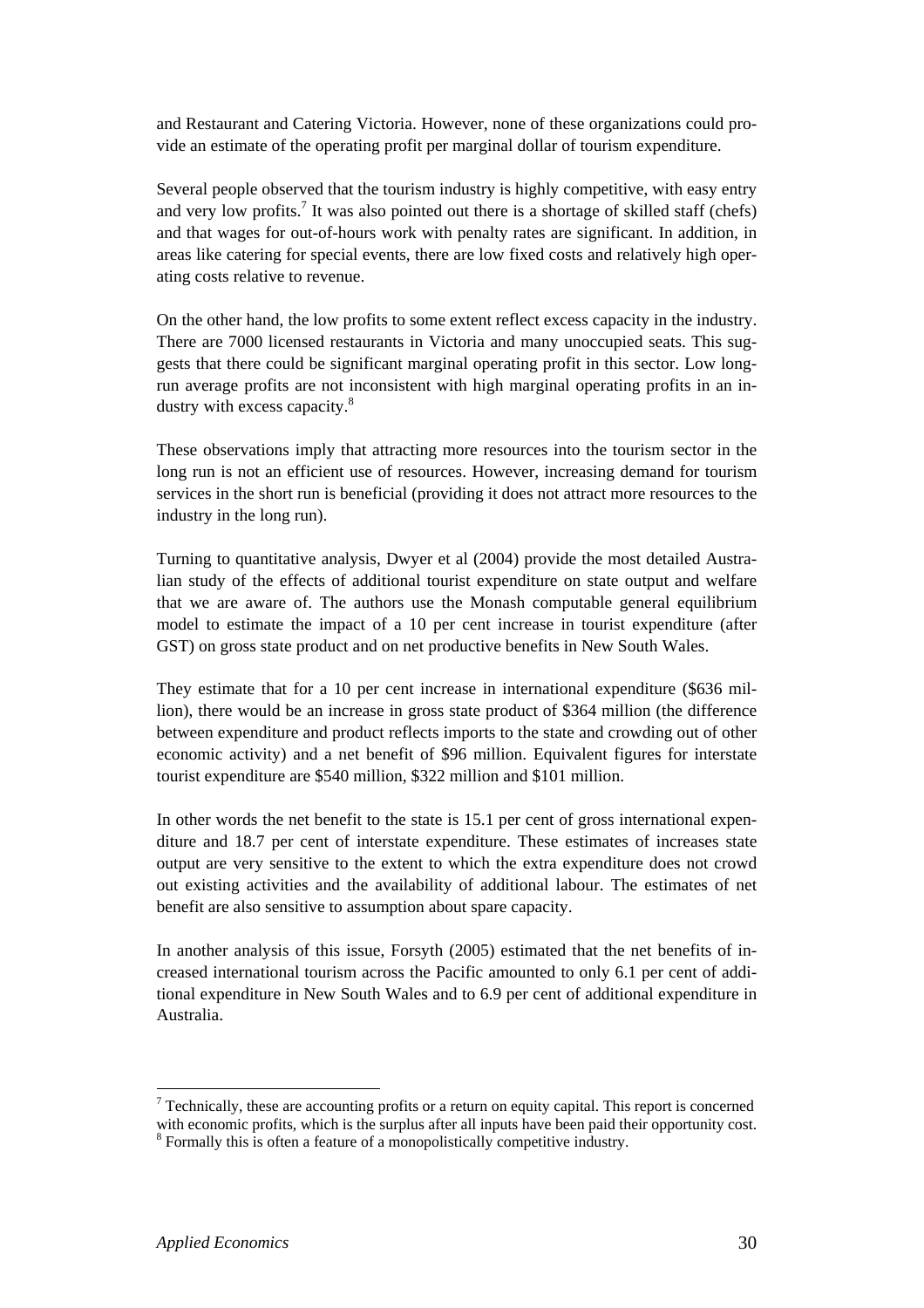Drawing on both these studies as well as on Equation (2) and the related qualitative arguments above, for the central assessment in this report we allow that there is an operating surplus of 15 per cent of generated international and interstate revenue. Allowing for \$55 million in additional local expenditure after indirect taxes, the operating surplus for Victorian firms would be \$8.25 million.

In addition there may be small labour surpluses associated with additional employment. However, the surpluses are likely to be small because firms in the tourism industry generally pay low wages that are not significantly in excess of labour reservation prices. For the purpose of this evaluation, we assume that firms pay 20 per cent of the extra income of \$55 million to employ additional labour and that these payments exceed minimum wage requirements by 10 per cent. On these assumptions, there would be a benefit of \$1.1 million to additional employment.

In total, the 2005 Grand Prix would have generated extra local incomes of \$9.35 million.

#### **Benefits after the Grand Prix period**

The Consultant understands that the Grand Prix is designed as part of an overall Victorian strategy to market the state as a place where major events are well run and to leverage additional tourism benefit off this image. In particular it is claimed that the Grand Prix provides worldwide television exposure showing Melbourne as a vibrant and attractive city and that this is likely to generate tourism separately from the Grand Prix.

However, based on out discussions in Melbourne, it appears that there has been no survey of the effects of this advertising and no statistical analysis of the impacts of the Grand Prix on tourists.

As noted in Chapter 1, this evaluation is an assessment of the holding of the 2005 Grand Prix. It is the view of the Consultant that holding the 2005 Grand Prix would have had small, if any, impact on the future number of tourists visiting Victoria.

For the evaluation, suppose that an additional 1000 tourists were generated spending \$2000 per head and that the Victorian operating surplus was 15 per cent of expenditure. The gain to Victoria would be  $$300,000 (= 1000 \times $2000 \times 0.15)$ .

### **4.5 Other Benefits to Victorians**

#### **Other indirect benefits to Victorians**

Victorians, principally residents of Melbourne, also gain consumers surpluses from watching the Formula One parade in the City, the television displays and parties in Fed Square, and even from watching the event in hotels and pubs and own sitting rooms. In each case, Victorians are preferring to do this rather than an alternative.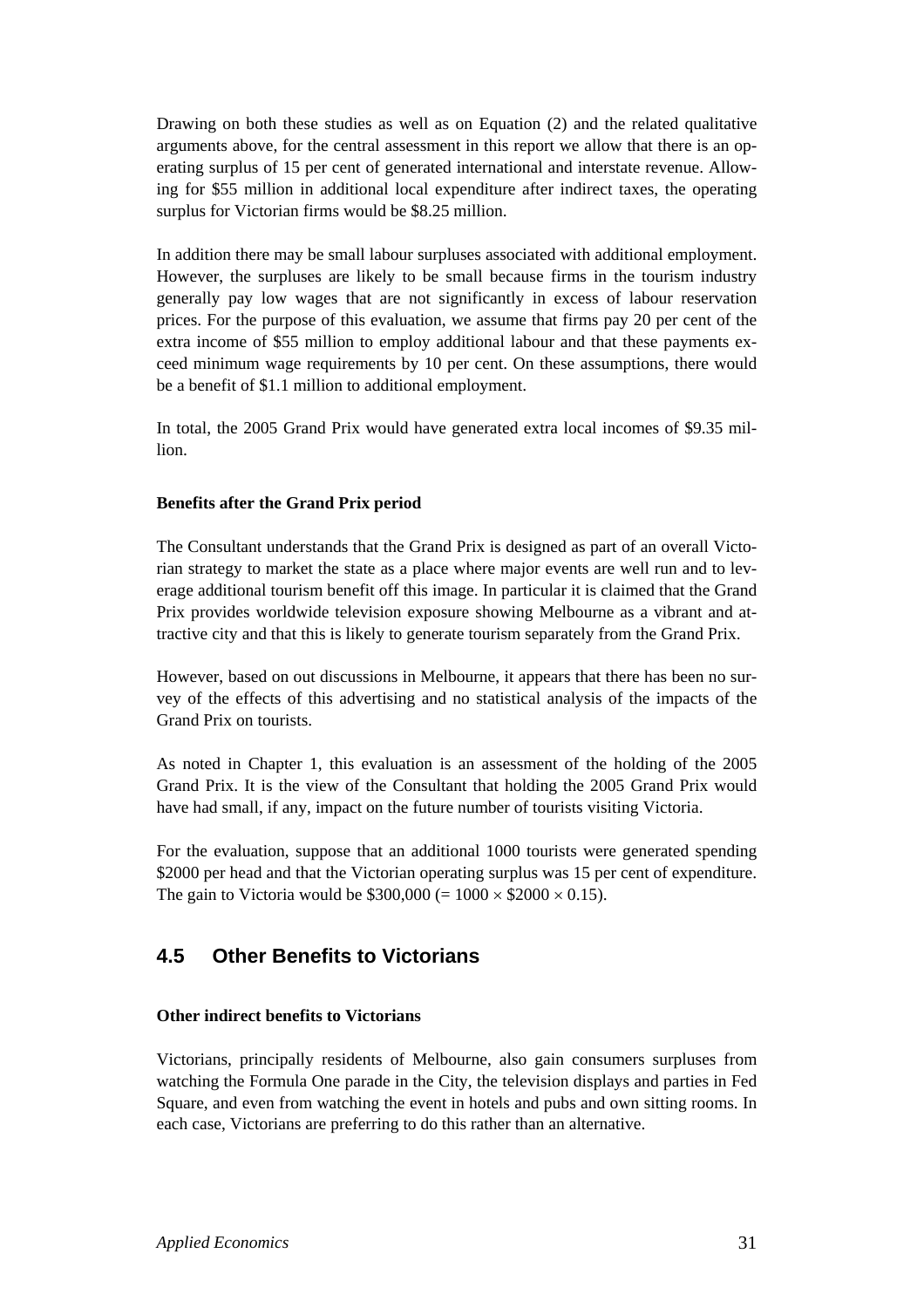There is no data on how many people are involved or what value they place on these activities rather than on the alternative. However, for the sake of providing a complete calculus, we assume that there some 200,000 local residents (roughly the same number of Victorians as visit the Grand Prix itself) take part in such informal and indirect activities and gain an average consumer surplus of \$10 from this. It may be noted that this amount of consumer surplus for an activity is consistent with other values used in this paper, for example with the consumer surpluses lost by alienation of Albert Park for other uses. On this basis, the indirect benefits would have a value of \$2.0 million.

#### **Civic pride and other non-use values**

As we have noted, households may be willing to contribute to a public project even when they do not consume its services. In principle, these non-use values are part of the social valuation of an event and part of a cost-benefit calculus.

However, by their nature, non-use values are difficult to observe and estimate. Careful surveys are needed to establish how much the community is willing to contribute to such things as culture, heritage and major sporting events that they do not actually attend given their overall budget constraints. It is important that, in responding to such questions, households be fully aware of the opportunity cost of expenditure, since the contributions could also be spent on other economic or social services.

Also, as the ACT Auditor-General (2002) pointed out, some members of the community may consider that major motor car races within cities detract from urban quality more than they contribute.

It seems that no useful purpose would be served by attempting to impute such non-use values. It suffices to observe that if, and so far as, the estimated costs of the Grand Prix are higher than its estimated use benefits, there may still be a case for supporting the Grand Prix on non-use, civic value, grounds.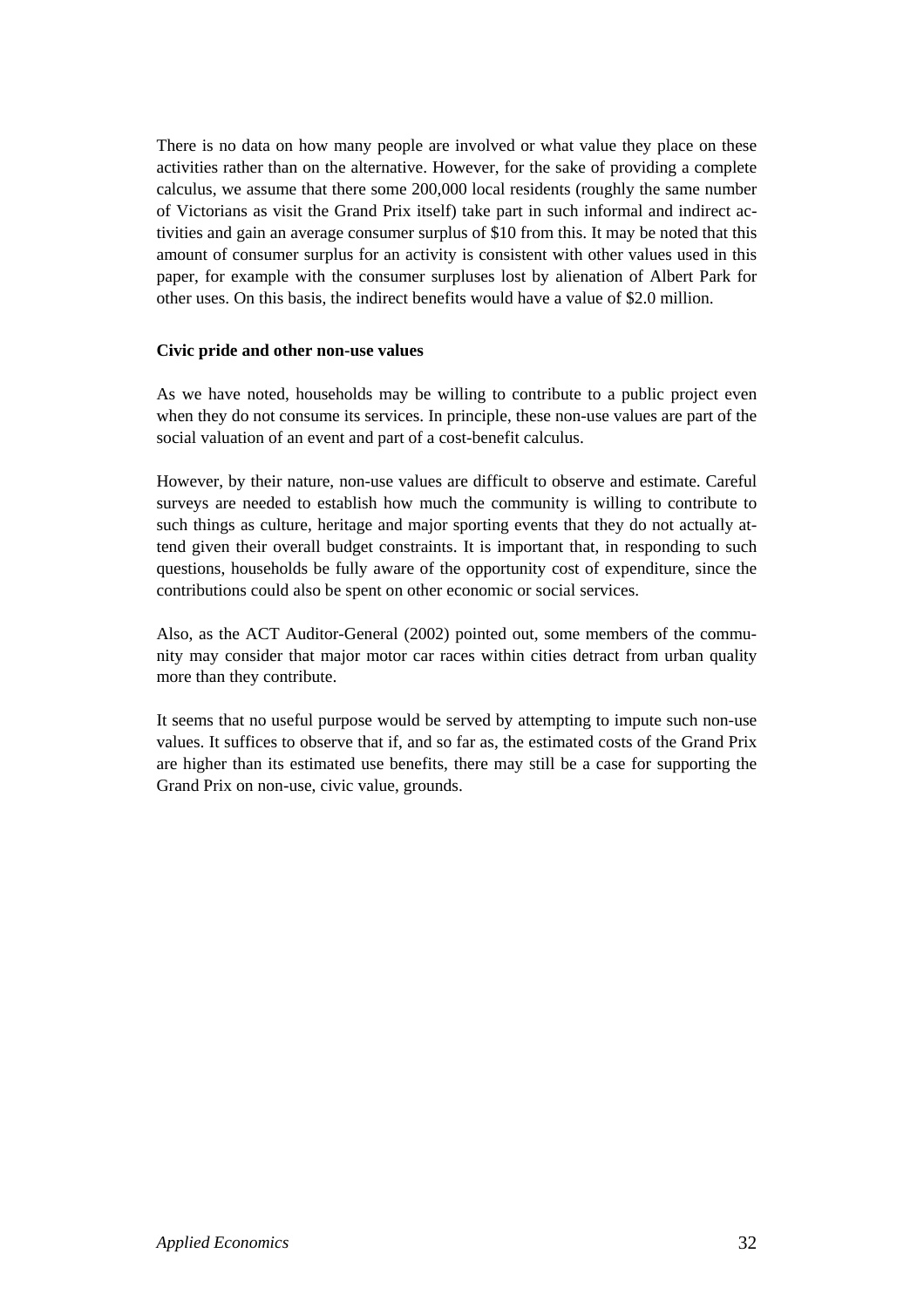# **5 Overall Cost-Benefit Result for 2005**

### **5.1 Cost-Benefit Outcome for Victoria**

The results estimated above for the 2005 Grand Prix are summarized in Table 6.

The estimated costs total \$71.7 million. The costs of constructing and running the event constitute 98 per cent of the costs. Although the community costs of loss of park use and amenity, transport congestion and noise are significant locally, they are only 2.0 per cent of total estimated cost.

The estimated benefits total \$67.9 million. Payments to the AGPC represent 77.2 per cent of the total. Estimated benefits (net surpluses) to Victorian firms and labour represent 14.3 per cent of the benefits. Estimated direct and indirect consumer surpluses make up the other 8.5 per cent of the benefits.

Accordingly the estimated net social benefit is -\$3.8 million and the benefit-cost ratio is 0.95. These results imply that the estimated costs exceed the benefits to Victoria by 5 per cent. However, the estimated benefits do not include non-use values.

| 1 avit v<br>Costs and Denemis for Victoria               |        |
|----------------------------------------------------------|--------|
| <b>Costs and Benefits</b>                                | \$m    |
| Costs                                                    |        |
| GP construction and operation costs <sup>a</sup>         | 70.1   |
| Other GP-related government costs                        | 0.2    |
| Loss of park uses and amenity                            | 0.5    |
| <b>Transport congestion</b>                              | 0.5    |
| Noise costs                                              | 0.4    |
| Total quantified costs                                   | 71.7   |
| <b>Benefits</b>                                          |        |
| Visitor payments to AGPC                                 | 41.5   |
| Sponsor payments to AGPC                                 | 10.9   |
| Victorian visitor consumer surpluses                     | 3.8    |
| Net profit to Victorian businesses during GP             | 8.3    |
| Net profit to Victorian businesses after GP <sup>b</sup> | 0.3    |
| Generated labour surpluses                               | 1.1    |
| Other consumer benefits of Victorians                    | 2.0    |
| Total quantified benefits                                | 67.9   |
| Net Benefit                                              | $-3.8$ |

**Table 6 Costs and Benefits for Victoria** 

(a) Costs borne by AGPS which include some expenses borne initially by various other Victorian Government agencies.

(b) As these benefits are small, they are not discounted although they may occur in a later year.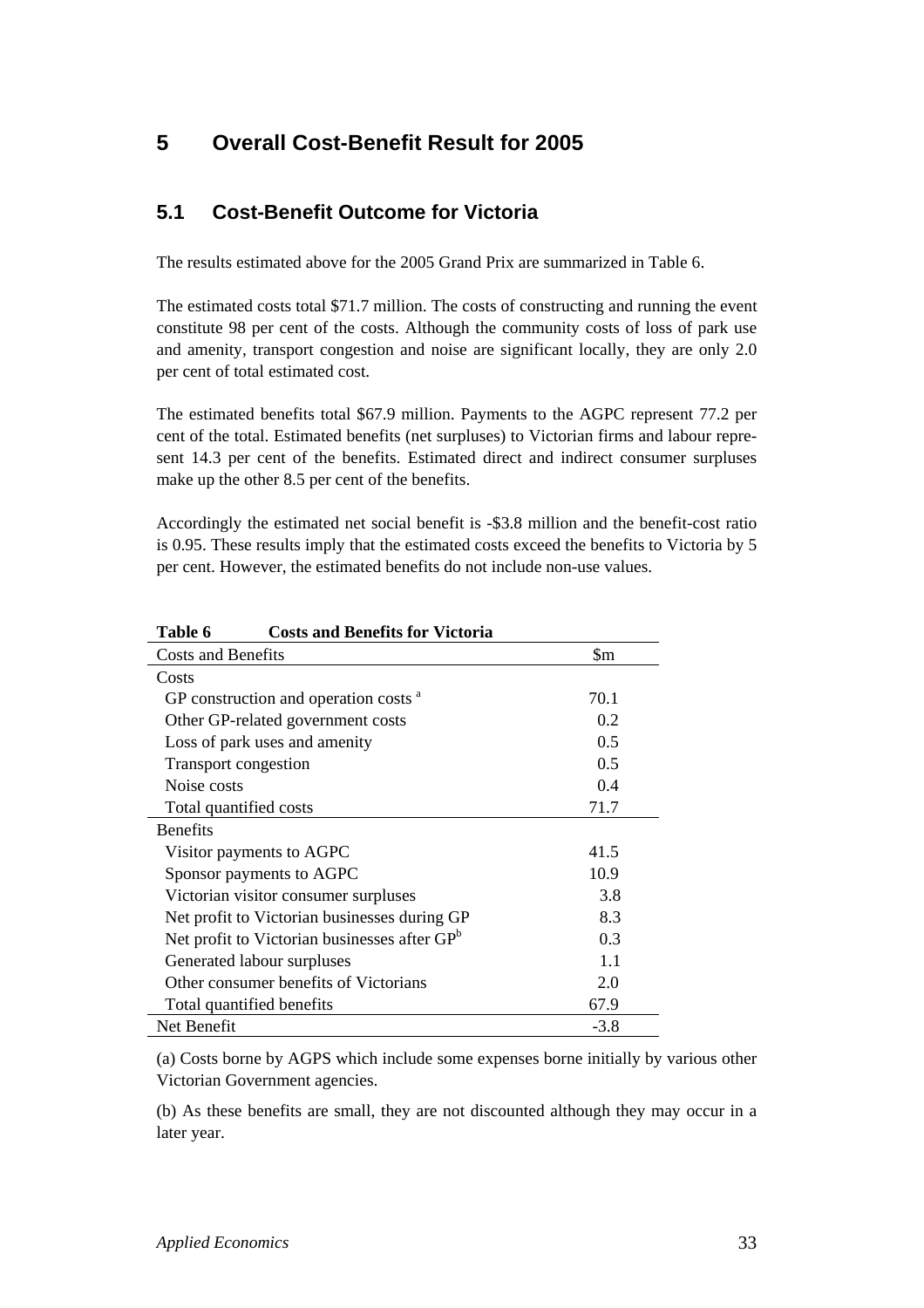### **5.2 Sensitivity Analysis**

These results appear robust. On the one hand, most of the costs are demonstrably costs to Victoria. Although the estimated community costs of \$1.4 million in total (park loss, congestion and noise) are order-of-magnitude estimates, varying these costs up or down by 50 per cent (\$0.7 million) makes little difference to the total cost.

Turning to the benefits, payments to AGPC (nearly 80 per cent of the estimated benefits) are again a known figure. Also, in our judgment, the estimates of consumer surpluses seem plausible and are unlikely to be significantly undervalued.

The main uncertain benefits values are profits to Victorian firms and surpluses to Victorian labour. The report attributes \$9.4 million benefits to these two groups compared with estimated generated expenditure in Victorian of \$55 million. Bearing in mind the import content of goods, the other costs of providing extra goods and services and the Commonwealth income tax, in the view of the report, an upper limit of the combined business benefits to Victorian would be 25 per cent of this generated expenditure which would be \$13.75 million. If this were achieved, the costs and benefits of the Grand Prix would be approximately equal.

Finally, we consider possible multiplier (flow-on) effects. Flow-on benefits (∆*B*) may be represented by:

$$
\Delta B = \Delta Y. M \tag{3}
$$

where ∆*Y* is the net increase in primary local income after tax, and *M* is the *marginal multiplier*, which can be approximated as follows:

$$
M = 1 / (1 - (1 - S - I - T))
$$
 (4)

where *S* is the proportion of local income that is saved, *I* is the proportion of expenditure on imported goods and services, and *T* is the proportion of income taken in Commonwealth taxes. The multiplier is related negatively to these three leakages. The higher are these leakages, the lower is the multiplier. When local employment is high, there is a high leakage to imports. When  $(S + I + T)$  sum to one, the multiplier is 1.0, which implies that there is no multiplier.

The net increase in local primary income from the 2005 event is estimated as follows:

| <b>Changes in primary income</b> | Sm     |                                             |
|----------------------------------|--------|---------------------------------------------|
| Government income                |        | $-17.9$ (= \$52.4 million - \$70.3 million) |
| Trading profit                   |        | $+ 8.6$ (= \$8.3 million + \$0.3 million)   |
| Extra labour income <sup>a</sup> |        | $+11.0$ $(= $55.0 \times 0.20)$             |
| Total increase in primary income | $+1.7$ |                                             |

(a) In this case, gross additional labour income is the relevant income.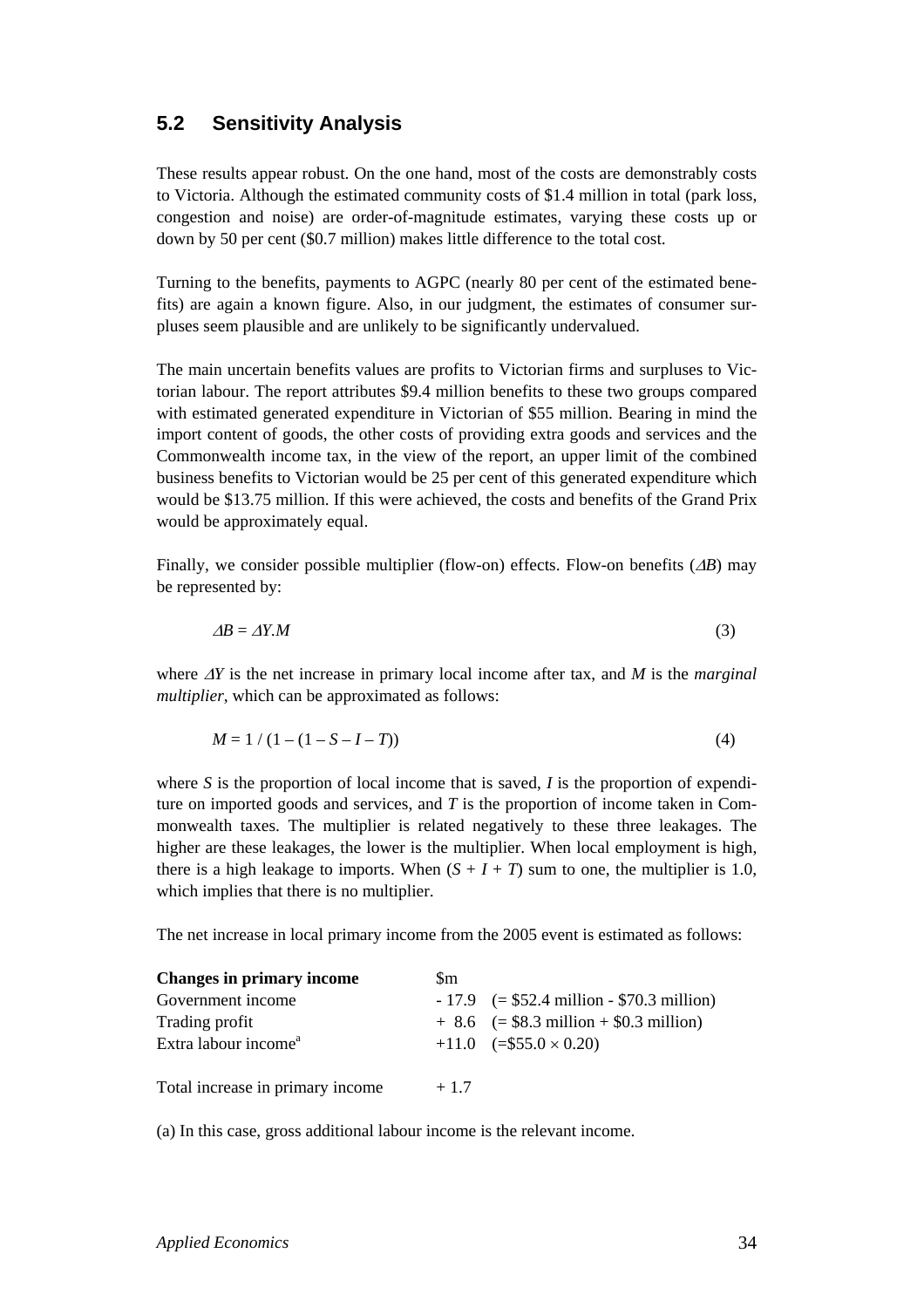Evidently, even with local trading profits and additional gross employment income, the increase in primary income due to the Grand Prix is small. We estimate it to be \$1.7 million. This is because the public sector loses money on the event.

Nor is the marginal multiplier likely to be high. Note that marginal *M* is greater than average *M* because imports rise as a community approaches full employment. Suppose that  $S = 0.10$ ,  $I = 0.4$ , and  $T = 0.3$ , then  $M = 1.25$ .

In this case, the flow-on benefits would be \$2.12 million.

As indicated in section 2.4, multiplier (flow-on) benefits are not usually included in cost-benefit studies. However, in this case, flow-on benefits would be low because there is little generation of net primary income.

### **5.3 Distributional Analysis**

The major distributional effects are shown in Table 7. The costs are borne by Government and by local households. The benefits accrue to Victorian businesses (as a group) and to Victorian households as consumers and to a lesser extent as workers.

However, as NIEIR and the Save the Albert Park Group have shown, the impact on businesses in Melbourne is variable. NIEIR (2005) reported that, for the week of the Grand Prix, 40 per cent of respondents indicated that business was down, 32 per cent stated that it was increased, and 28 per cent stated that it was the same. The Save the Albert Park (correspondence) reported that, in the Grand Prix period, 45 per cent of respondents indicated business was down, 25 per cent stated that it was increased, and 29 per cent stated that it made no difference.

| Victorian agency / party | \$m     |
|--------------------------|---------|
| Government               | $-17.9$ |
| Local households         | $-1.4$  |
| Victorian businesses     | $+8.6$  |
| Victorian labour         | $+1.1$  |
| Victorian consumers      | $+5.8$  |
| Total                    | - 38    |

**Table 7 Main distributional effects**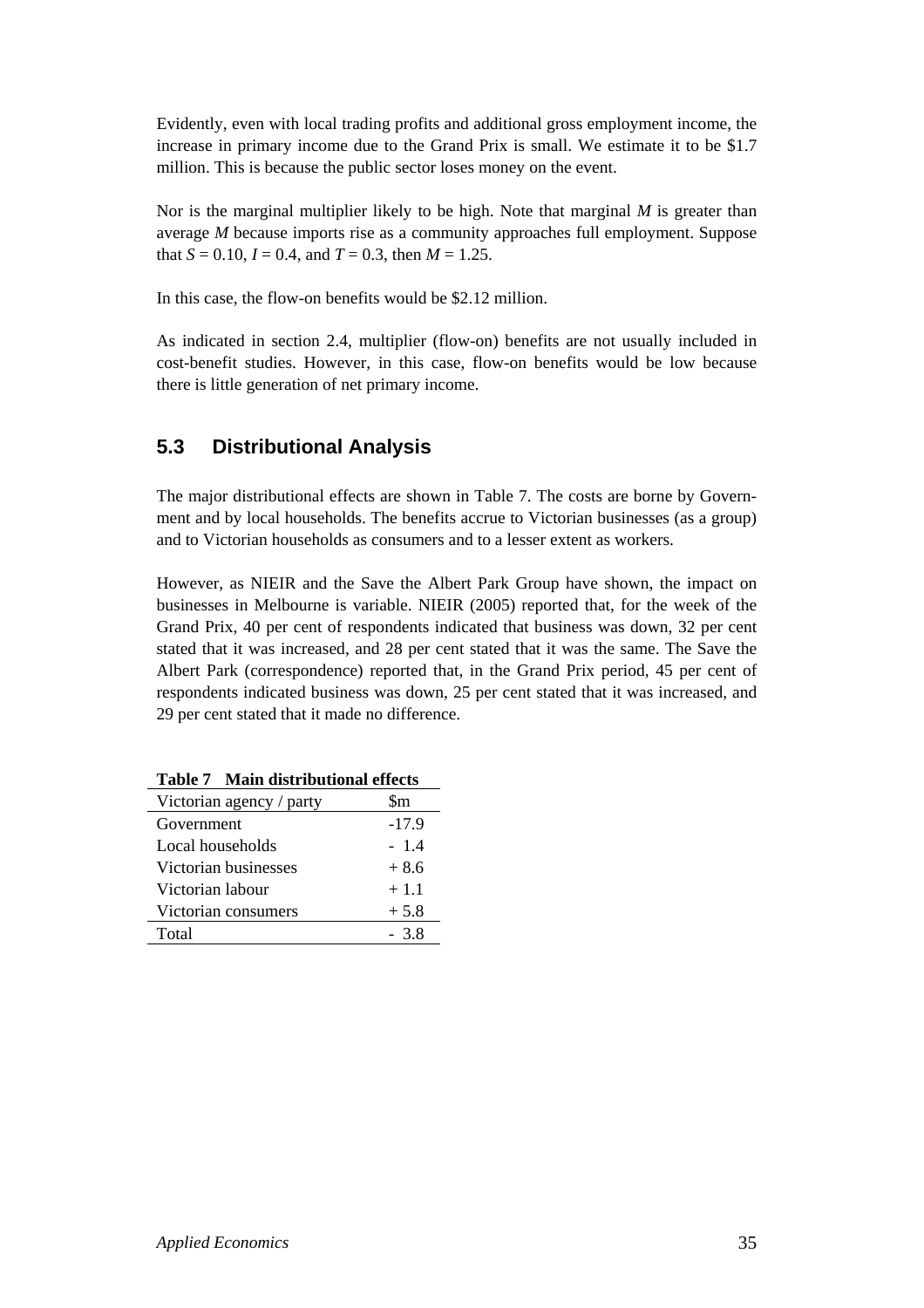# **6 Concluding Observations**

# **6.1 Cost-Benefit Analysis of the Grand Prix in the Long Run**

As has been noted, this paper reports a cost-benefit study of the holding of the 2005 Grand Prix. This was essentially study of a short-run decision. A cost-benefit study of the initial decision to start holding the Grand Prix in Melbourne in 1996 or to continue to hold the event from 2011 would differ in various small ways. These would include the following.

- In a long-run study, capital expenditures on behalf of the Grand Prix would be included. In this study there were no relevant capital expenditures. On the other hand, depreciation expenditures are included in this study and would not be included in a long-run study.
- In a long-run study, options to restore or upgrade Albert Park would be considered along with both the expense of the upgrade but also the higher costs of using the park for a Grand Prix race track.
- Likewise, in a long-run study, the Grand Prix track could be redesigned as a local park road with possible safety improvements. This was not considered in this short-run study.
- In this study it was assumed that businesses in the tourism industry would benefit in the period of the Grand Prix by using spare capacity. However, if the Grand prix were to attract more investment in the low profit tourism industry in the long run, the annual benefits in the long run could be lower.
- In a long-run study, more consideration might be given to the ongoing tourism generation effect. In this study the effect of one Grand Prix on the numbers of future tourists was assumed to be small. However, to assess the long-run tourism effect, the effect of the Grand Prix as a marketing instrument would need to be evaluated.

## **6.2 Cost-Benefit and Gross State Product Analyses**

In the short run, the change in gross state product (∆GSP*)* is a function of changes in expenditure in the state less imports. Assuming Victorian government and household expenditure are unchanged, ∆GSP depends on additional international and interstate expenditure less imports*.* In these calculations, the expenditure increase is \$55 million.

However, the extent to which this extra expenditure results in extra state output in the short run depends on how much of this extra expenditure in goods and services in Vic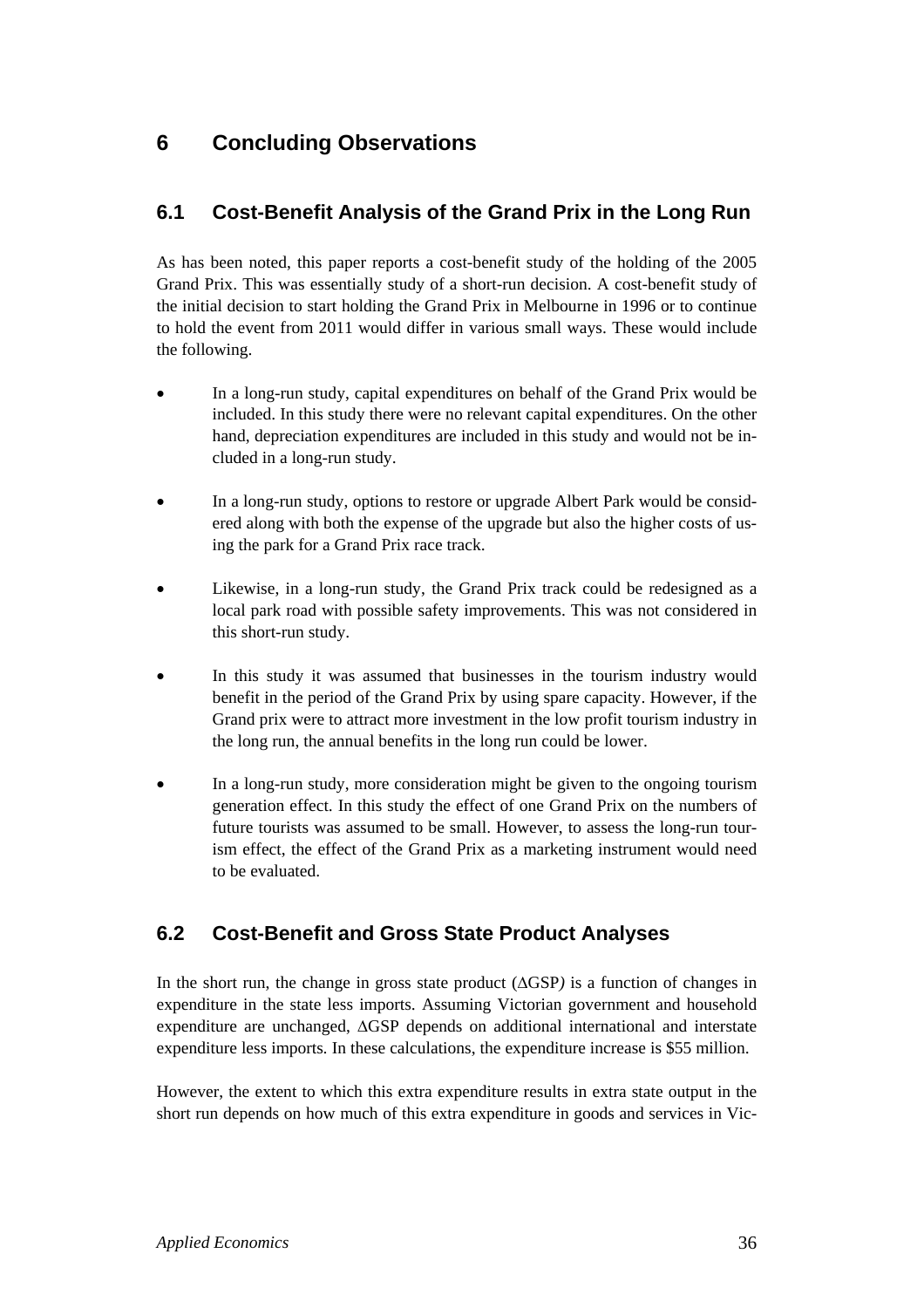toria is met by additional local production, because there is spare capacity or by employing extra labour, and how much by imports of goods and services.

In addition, the increase in output needs to be assessed against a counterfactual case. If there is spare productive capacity, the Victorian Government could increase public expenditure by borrowing and thus increase gross state output.

In relation to the cost-benefit analysis, increased output is not itself a welfare benefit. It is only a benefit in so far as it produces higher returns to land, capital or labour. These estimated benefits are included in the cost-benefit analysis. Gross output is not included in the cost benefit analysis.

On the other hand, a cost-benefit analysis includes consumer surpluses that are not included in GSP.

In the longer run, the effects on the Grand Prix event on GSP depend also on the relative investment productivity of the public expenditure. An expenditure of \$70 million on education that enhances human capital stock or on transport network that facilitates transport movements and reduces transport costs may increase GSP by more than the equivalent expenditure on a sporting entertainment.

## **6.3 Cost-Benefit Analysis for Australia**

The cost-benefit analysis of the Grand Prix for Victoria differs in two main ways from a cost-benefit analysis for Australia.

First, about two-thirds of the profits to Victorian firms and labour arise because interstate visitors spend less in other parts of Australia. These business and labour profits represent a possible transfer of profits and income from other parts of Australia and would not be included in an Australian cost-benefit study.

On the other hand, the consumer surpluses of interstate visitors would be included in an Australian study.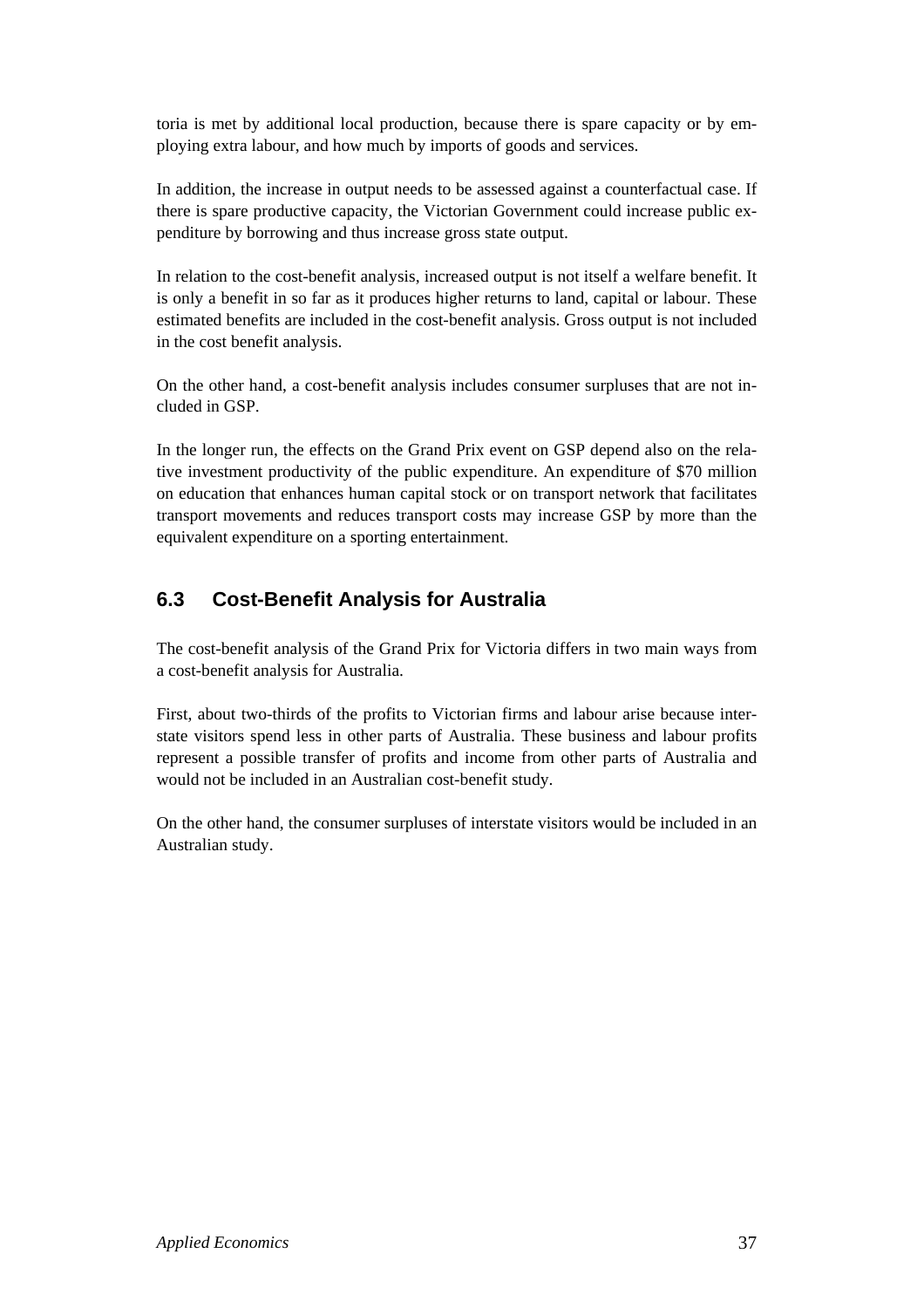# **References**

ACT Auditor-General's Office, 2002, *V8 Car Races in Canberra – Costs and Benefits*, Performance Audit Review, ACT Auditor-General's Office, Canberra.

Australian Grand Prix Corporation, 2005, *Annual Report 2005*, AGPC, Melbourne.

Austroads, 2005, *Updates for Road User Costs (RUC) Unit Values for June 2005*.

Bannerman, G., 2000, *Racetrack in the Park – Success or Failure? An Accident Analysis of the Realigned Public Roads in Albert Park Reserve'*.

Boardman, A.E., Greenberg, D.H., Vining. A.R. and D.L.Weimer, 2006, *Cost-Benefit Analysis, Concepts and Practice*, 3rd edition, Pearson, New Jersey.

Centre for Tourism Research, 2001, *Price Sensitivity of Potential Patrons for the 2002 GMC 400*, prepared for Canberra Tourism and Events Corporation, University of Canberra.

Department of Finance, 2006, *Handbook of Cost-Benefit Analysis*, Commonwealth of Australia, Canberra.

Doctors Working Group, 1994, *Health Impacts of the Proposed Albert Park Grand Prix*, available from Save the Albert Park Group, Melbourne.

Dwyer, L., Forsyth, P., Spurr, R. and T. Ho, 2004, *The Economic Impacts and Benefits of Tourism in Australian, A General Equilibrium Approach*, Technical Report, CRC for Sustainable Tourism.

Forsyth, P., 2005, *Tourism Benefits and Aviation Policy*, Martin Kunz Memorial Lecture, Hamburg Aviation Conference.

Lansdell, N. and L. Gangadharan (2003), 'Comparing Travel Cost Models and the Precision of their Consumer Surplus Estimates: Albert Park and Maroondah Reservoir', *Australian Economic Papers*, 42, 399-417.

National Institute for Economic and Industry Research (NIEIR), 2005, *Economic Impact Evaluation of the 2005 Foster's Australian Grand Prix*, a report prepared for the Australian Grand Prix Corporation, Melbourne.

Save Albert Park Group, 2006, *Invent a Crowd: A Report on Attendances and Patronage at the F1 Grand Prix*, Save Albert Park Group, Melbourne.

Vipac Engineers and Scientists, 1994, *Albert Park Grand Prix Noise Study*, prepared for City of Port Phillip, Melbourne.